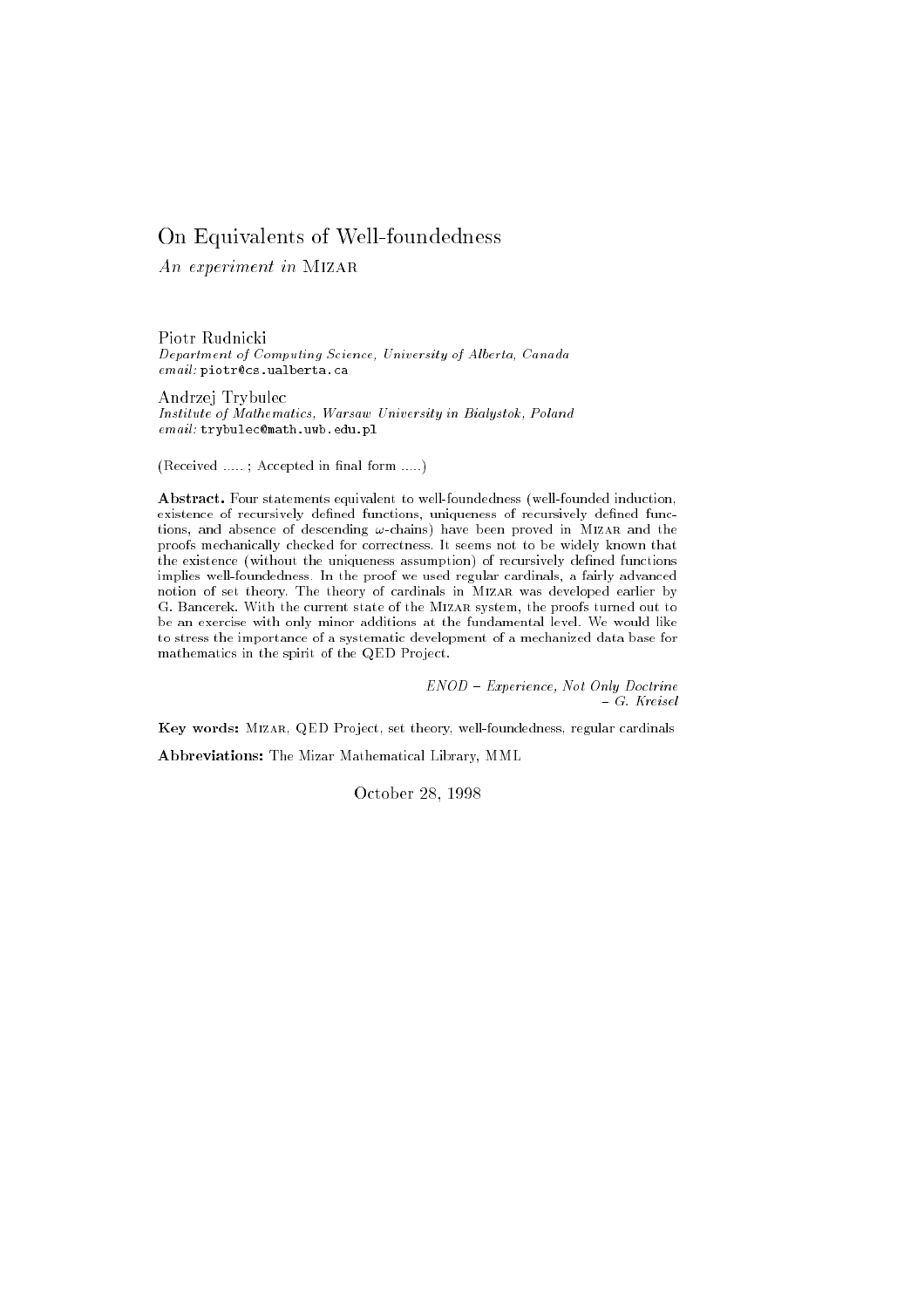# Contents

| 1 | Introduction                         |                                              | 3  |
|---|--------------------------------------|----------------------------------------------|----|
| 2 | <b>MIZAR</b>                         |                                              | 4  |
|   | 2.1                                  | The MIZAR language                           | 4  |
|   | $2.2\,$                              | Anatomy and processing of a MIZAR article    | 4  |
|   | 2.3                                  | Built-in notions                             | 9  |
|   | 2.4                                  | Set theory of MIZAR                          | 12 |
|   | 2.5                                  | The Mizar Mathematical Library               | 15 |
|   | 2.6                                  | MIZAR abstracts                              | 17 |
|   | 2.7                                  | How to learn MIZAR                           | 18 |
| 3 | Well-foundedness and its equivalents |                                              |    |
|   | 3.1                                  | The conceptual framework                     | 19 |
|   | 3.2                                  | A tour through the definitions               | 21 |
|   | 3.3                                  | Well-founded induction                       | 24 |
|   | 3.4                                  | Existence of recursively defined functions   | 26 |
|   | 3.5                                  | Uniqueness of recursively defined functions  | 33 |
|   | 3.6                                  | Non-existence of descending $\omega$ -chains | 35 |
|   | Conclusions                          |                                              | 36 |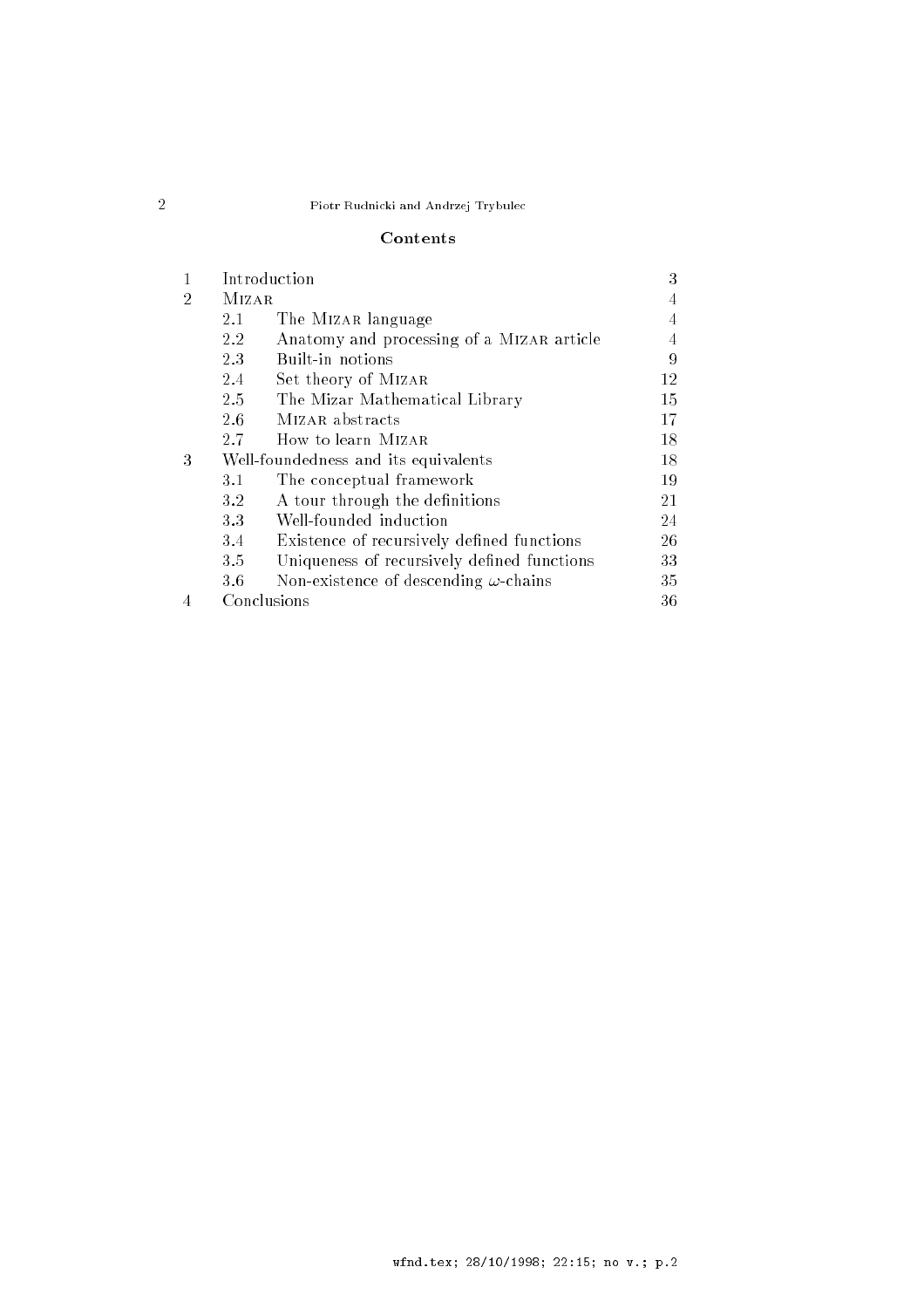#### 1. Introduction

The project MIZAR started more than 20 years ago under the leadership of Andrzej Trybulec at the Plock Scientific Society, Poland. Its original goal was to design and implement a software environment that supports writing traditional mathematical papers, where classical logic and set theory form the basis of all future developments. The Mizar software verifies correctness of mathematical texts written by humans. Mechanical theorem proving has not been one of the pro ject's priorities.

The logical basis of MIZAR is a system of natural deduction close to the "composite system of logic" developed by Stanisław Jaskowski [30] (see also [35]). Katuzi Ono [37] described a similar system. John Harrison introduced a Mizar mode for HOL [26].

The set theory of MIZAR is the Tarski-Grothendieck system [27], which is basically the Zermelo-Fraenkel set theory with the axiom of choice replaced by Tarski's stronger axiom [41] of existence of arbitrarily large, strongly inaccessible cardinals.

MIZAR is both the name of a formal language—designed by Andrzej Trybulec—in which the mathematics is written, and of an entire software system that checks the texts for correctness and manages the data base of Mizar articles. The systematic collection of Mizar articles started at the beginning of 1989 and MML-the Mizar Mathematical Library, was born. Development of the library is now the main effort in the project. The MIZAR language and the associated software evolve; new and improved versions of the entire library are periodically produced. It is worthwhile to note that in the process of library evolution, many definitions and theorems disappear, either by becoming obvious for the improved language processor or by becoming obsolete thanks to newer developments.

Mizar can be seen as a trial run of the QED Pro ject [14] which aims "to build a computer system that effectively represents all important mathematical knowledge and techniques." However, with the modest means available, Mizar captures only some aspects of the entire QED idea.

Overview. Section 2 presents some aspects of the MIZAR system: the structure of a Mizar article, built-in notions, the set theory of Mizar, and the contents of the MML. Although meant as an introduction, the presentation is quite technical at times. In Section 3 we discuss the main ideas behind the Mizar proofs of some equivalents of well-foundedness; it is probably the best place to start reading this paper. First, we present the conceptual framework of the proofs and unfold some definitions of the used notions. Sections 3.3 through 3.6 discuss the actual proofs and are independent of each other. We focus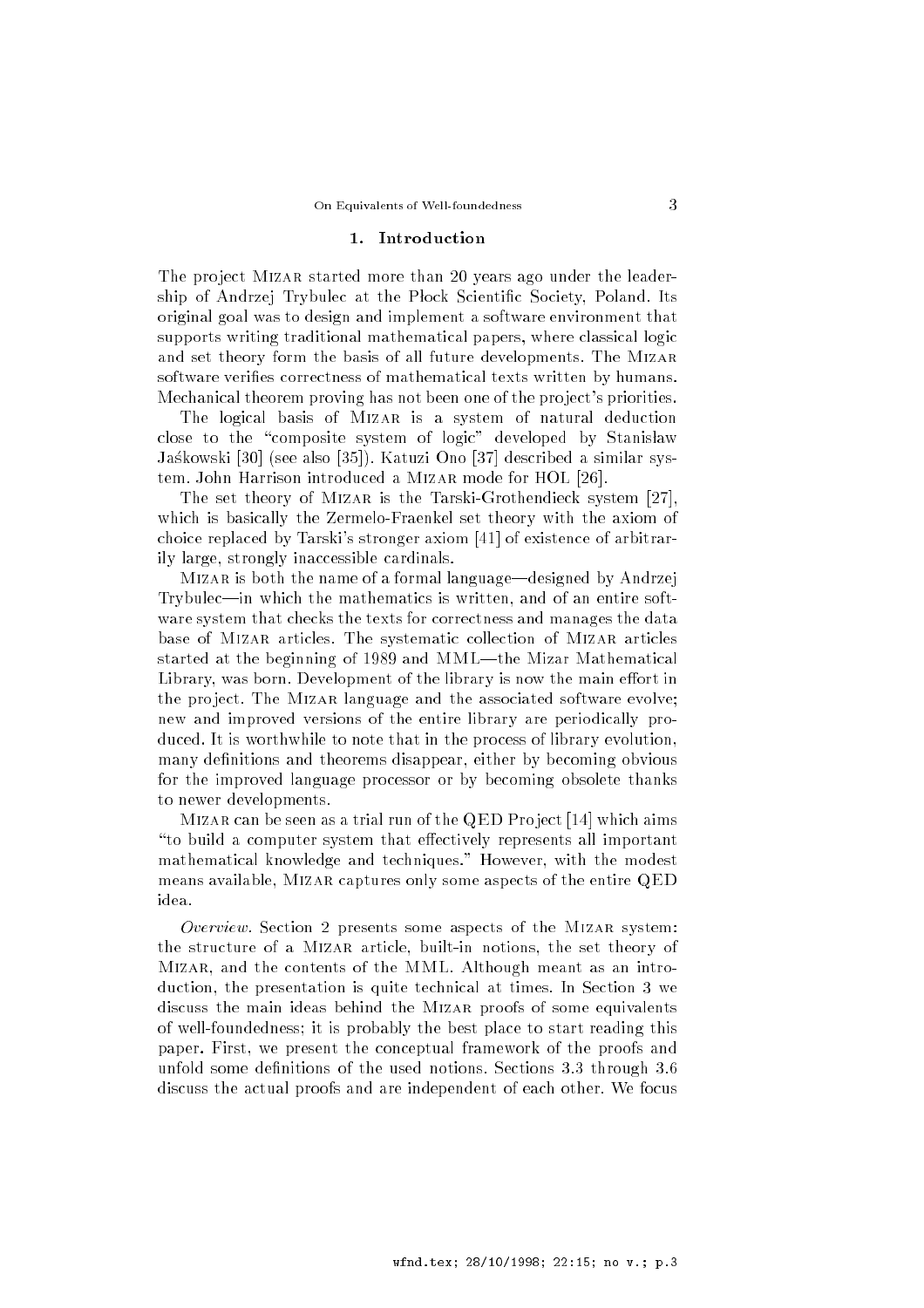on the state of the MML that permitted us to do the proofs with a routine effort, by building upon previous contributions to the library. The complete proofs are attached as Appendices.

The Mizar text in the form discussed here was included into the MML as article WELLFND1 on February 25, 1997. The Mizar system presented below is also as of February 1997. Because of the evolving nature of MIZAR, the current state of the article in the MML is different and is likely to change in the future.

#### 2. Mizar

At the moment, there is no complete description of the Mizar system to which we could refer. Such a description would require a text of substantial length. In this section, we briefly present some aspects of Mizar that should help in following the sequel.

2.1. The Mizar language

Experience has shown that many people with some mathematical training develop a good idea about the nature of the MIZAR language just by browsing through a sample article. This is no big surprise, since one of the original goals of the pro ject was to build an environment which supports the traditional ways that mathematicians work. However, some people find the MIZAR notation impenetrable. Therefore, we make comments about the Mizar language when we use its more important or less intuitively clear features.

Because of the richness of the MIZAR grammar, even a sketchy presentation of the entire language is far beyond the scope of this paper.

#### 2.2. Anatomy and processing of a Mizar article

A MIZAR article is written as a text file and consists of two parts: the Environment Declaration and the Text Proper (see Figure 1). The Environment Declaration begins with environ and consists of Directives. The Text Proper is a sequence of Sections, each starting with begin and consisting of a sequence of Text-Items. The division of the Text *Proper* into sections is only for editing purposes<sup>1</sup> and has no impact on the correctness of an article.

The two parts of an Article are processed by two separate programs: the Accommodator and the Verifier. The Accommodator processes the

This division is used for sections when typesetting MIZAR abstracts in TEX for publication in Formalized Mathematics (Section 2.6).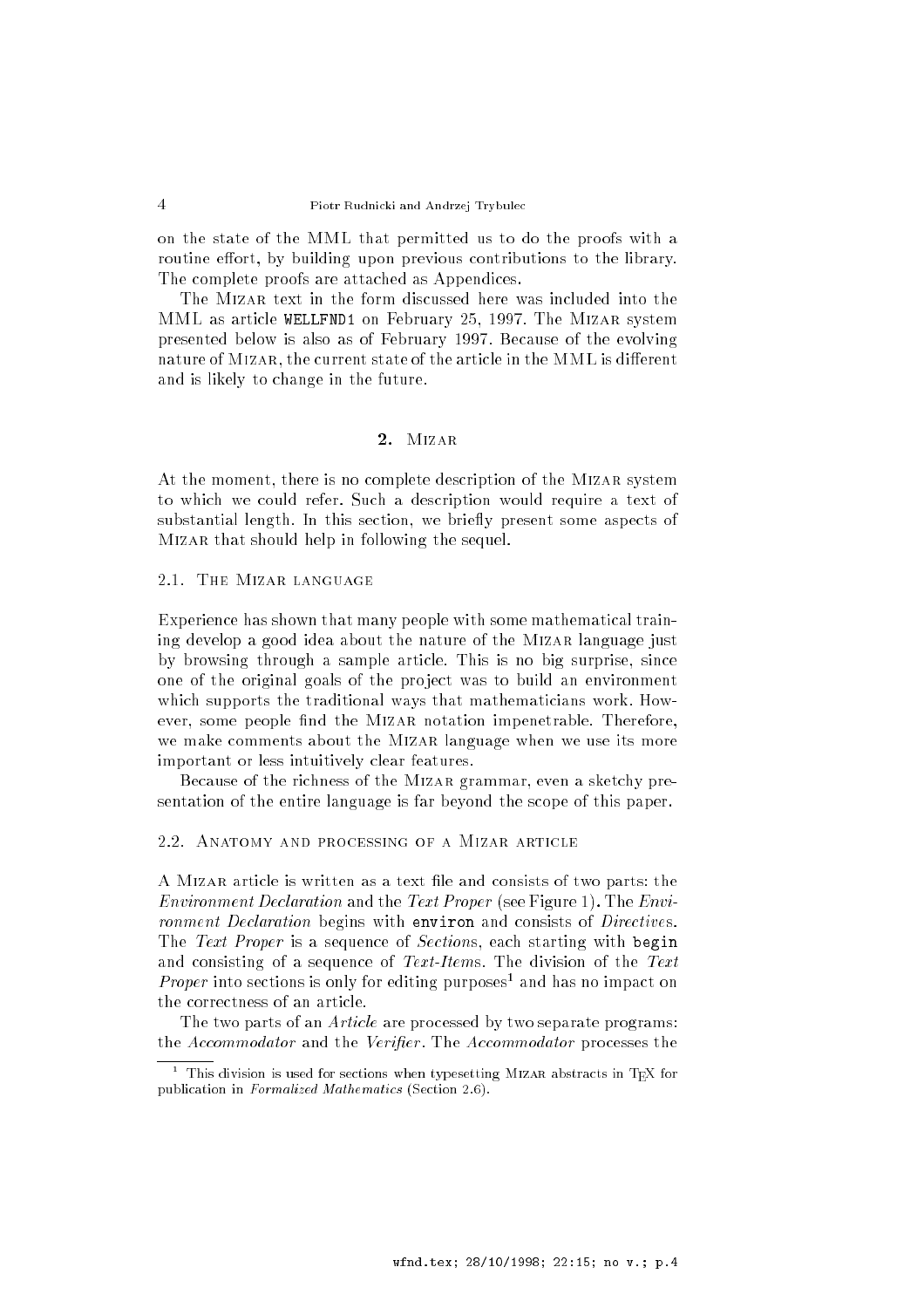```
environ
      DirectineDirective
begin
      Text-Item
      Text-Item
begin
      Text-Item
      \mathbb{R}^2Text-Item
```
 $Figure 1$ . The overall structure of a MIZAR article.

Environment Declaration and creates the Environment, which consists of a number of working files in which the information requested in Directives and imported from the data base is stored.

The Verifier has no direct communication with the data base and checks the correctness of the Text Proper using only the information stored in the *Environment* files. The efficient mechanism for importing the information from the MML into the local *Environment* files is of utmost importance and its design presents a substantial challenge; the Accommodator evolves probably faster than other components of Mizar.

### 2.2.1. The Environment directives

There are two kinds of *Directives: Vocabulary Directives* and *Library* Directives.

A *Vocabulary* is a text file (in extended ASCII) in which symbols are defined. The symbols are qualified with their kind (predicate, functor, mode, structure, selector, attribute, or functor bracket) and are used for lexical analysis. A Vocabulary Directive has the form

vocabulary Vocabulary-Name, ..., Vocabulary-Name;

and requests that all symbols from the listed vocabularies be included in the local environment. Vocabularies are independent of MIZAR articles.

Library Directives request information from the data base for inclusion in the local environment used later by the verifier to check the article.

The conceptual framework of an article is imported by two directives of the following form: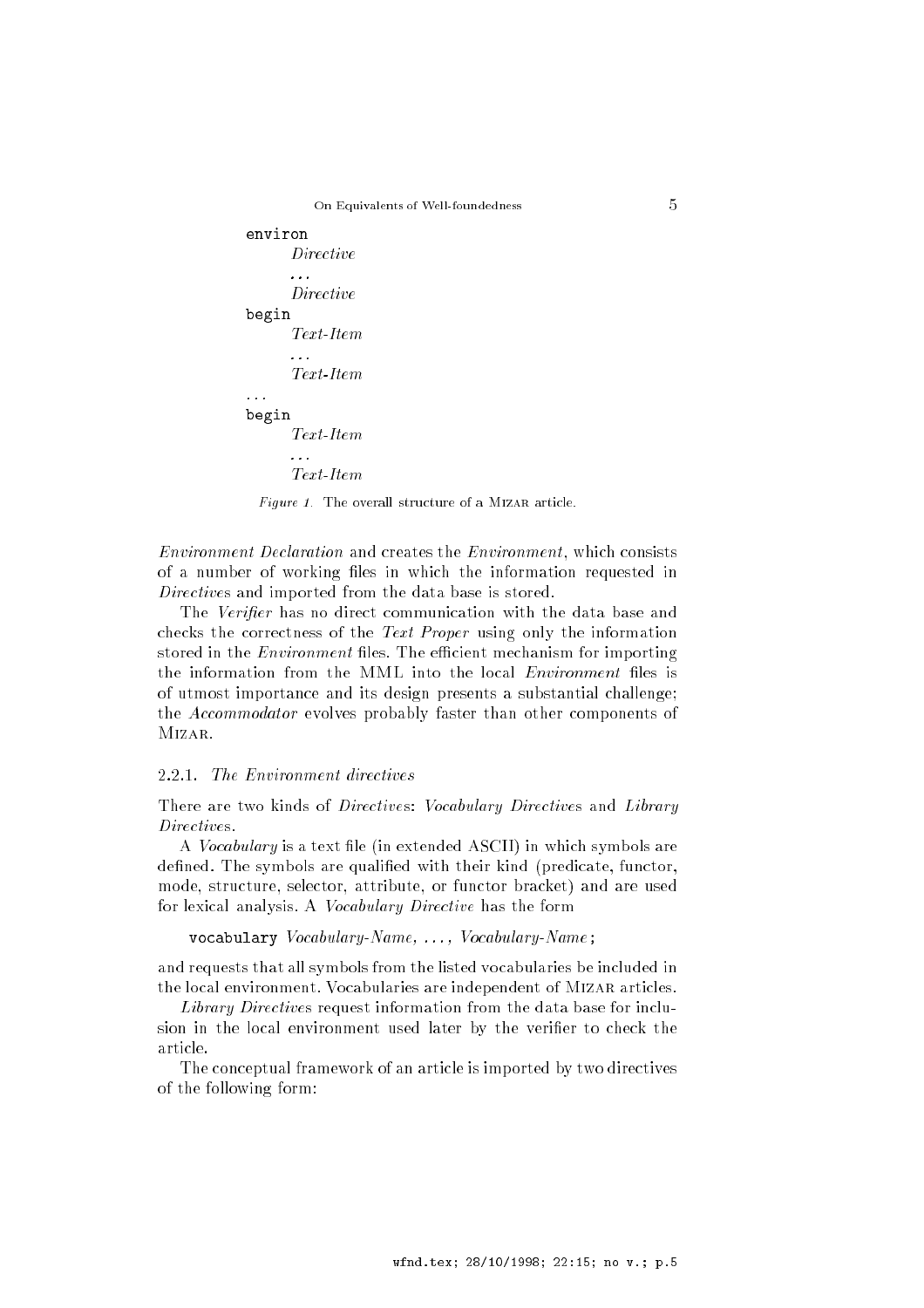# notation Article-Name, ..., Article-Name; constructors Article-Name, . . . , Article-Name;

In MIZAR terminology, predicates are constructors of atomic formulae, modes are constructors of types, functors are constructors of terms, and attributes are constructors of adjectives. A definition of a constructor gives its syntax and meaning. The syntactic format of a constructor specifies the symbol of the constructor and the place and number of arguments. The format of a constructor together with the information about the types of arguments is called a pattern. The formats are used for parsing and the patterns for identifying constructors. A constructor may be represented by different patterns (synonyms and antonyms are allowed), and basically the same pattern can be used for different constructors.

The constructors directive first imports all constructors from the listed articles and then all other constructors needed to understand them. As a result, if a local environment contains a constructor then it also contains the constructors occurring in its type and in types of its arguments. The notation directive imports these formats and patterns from the listed articles that are used by the already imported constructors provided all the constructors needed to understand the notation have already been imported (see the end of Section 3.1).

The remaining library directives are:

clusters Article-Name, . . . , Article-Name;

imports, from the fisted articles, the definitions of clusters" that state relationships among adjectives, modes, and functors. The Mizar language is typed and dependencies among clusters of Boolean attributes of ob jects are processed automatically.

definitions are an extended the second article of the second article of the second second second second second

requests definientia that can be used in proving by definitional expansion without mentioning the definition's name.

theorems Article-Name, . . . , Article-Name;

enables referring to theorems and definitional theorems from the listed articles.

schemes Article-Name, . . . , Article-Name;

gives access to schemes, which are theorems with second order free variables. Schemes can be perceived as inference rules that have to be proven before being used (see Section 3.3).

requirements Article-Name, . . . , Article-Name;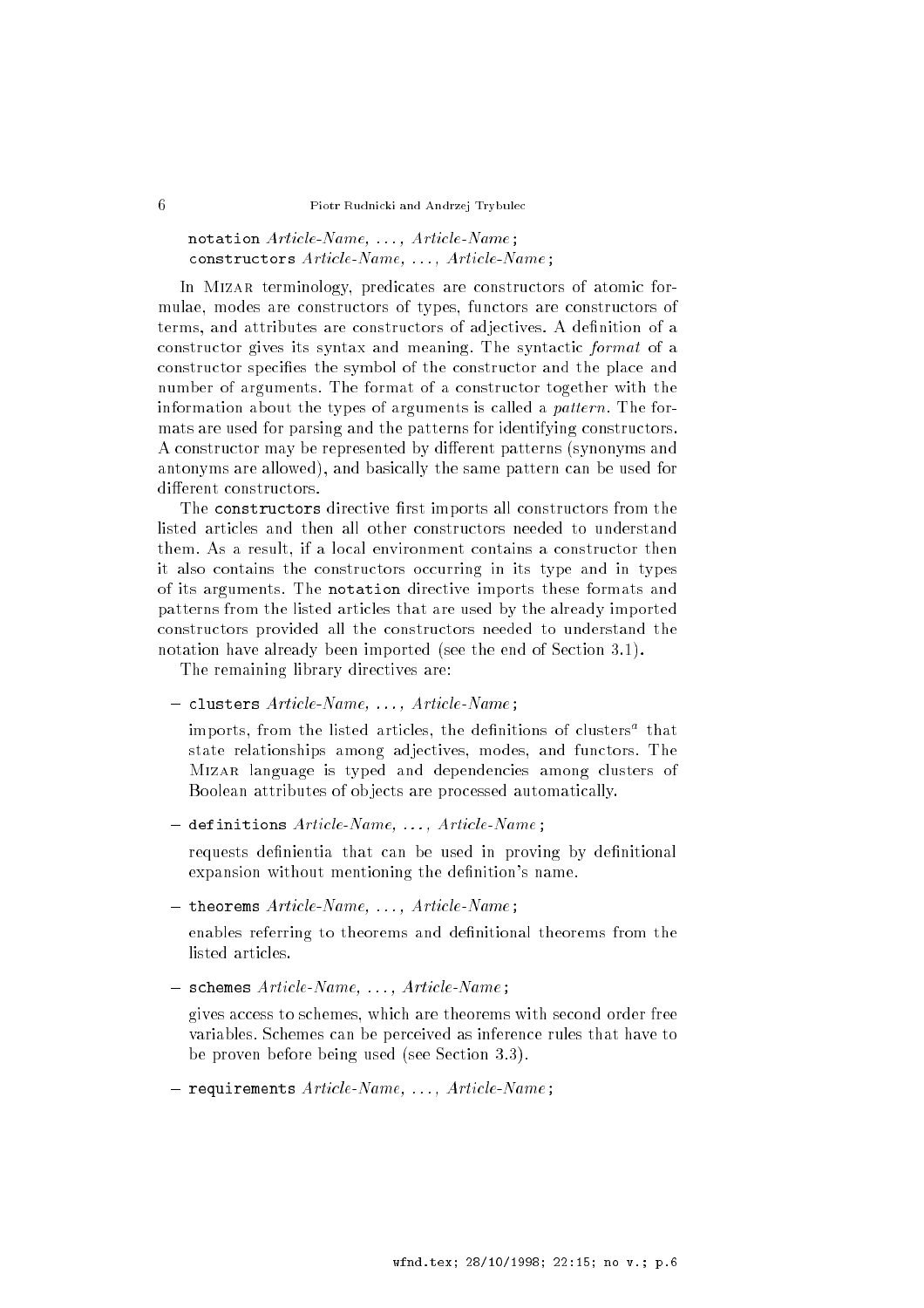gives access to the built-in features associated with certain special articles; there is only one such article at the moment named ARYTM (Section 2.3).

#### 2.2.2. The Text Proper

Each section of Text Proper is a sequence Text-Items. There are the following kinds of Text-Items:

- a Reservation is used to reserve in the serve in the server of a type. If a variable in has an identifier reserved for a type, and no explicit type is stated for the variable, then its type defaults to the type for which its identifier was reserved.
- a Deputation-Block contains a sequence of Deputation-Items, each defining or redefining a constructor of MIZAR phrases or a cluster. Each definition and redefinition of a constructor requires a justification of its correctness. For instance, when defining a functor, one has to justify conditions of its existence and uniqueness; when redefining a functor, one has to demonstrate that the redefinition is coherent with respect to the original definition of the functor.
- a structure-Departure-Denition introduces a new structure which is an entity for an entity that consists of a number of fields (members) that are accessible by selectors (see Section 3.2.1).
- a Theorem and the theorem and proposition that is put into the data base of (Section 2.2.4) and can then be referenced from other articles.
- a Scheme announces a scheme (see Section 3.3), which is a theorem with second order free variables and is accessible from other articles.
- Auxiliary-Items form those parts of a Mizar article that are local to the article and are not exported to the library files (e.g. auxiliary lemmas, definitions of local predicates, functions, and variables).

Most Text-Items require a Justification, which can be either a Straightforward-Justification, a Proof, or a Scheme-Justification. MIZAR permits a multitude of proof structures-too many to discuss them here—in the spirit of natural deduction (see endnotes on page  $38$ ). The *Straightforward-Justification* takes the form:

by  $Reference, \ldots, Reference;$ 

where a Reference is either a Private Reference—a reference to a statement in the current article, or a *Library Reference*—a reference to a theorem stored in the data base. The latter has two forms: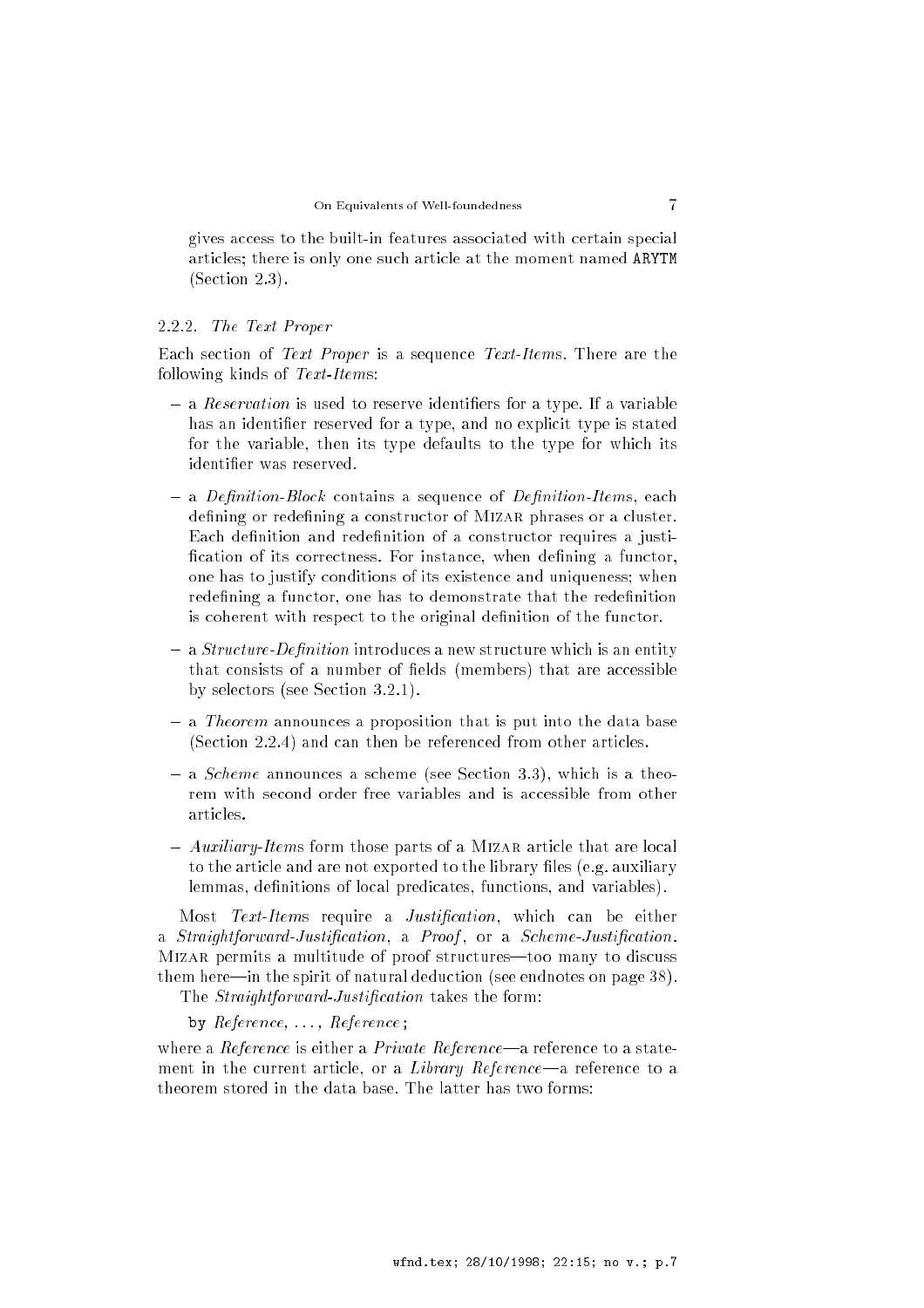Article-Name : Theorem-Number

 $\alpha$ r

Article-Name : def Definition-Number

where the latter refers to the so called definitional theorem, a theorem automatically created from a definition.

The *Scheme-Justification* is of the form:

from Scheme-Name (Reference, ..., Reference)

Scheme-Names are global and are not prefixed with the name of the article where they were introduced. The References give the premises of the scheme.

# 2.2.3. Processing

The *Accommodator* creates the *Environment* files for an article based on the *Environment Directives*. Then the *Verifier* works with this local environment never contacting the data base. The verifier work is split into three phases:

- The Parser is a relatively complicated program because of the rich Mizar syntax, multi-way overloading of names, and the presence of newly defined formats of phrase constructors and their precedences.
- The Analyzer identies constructors based on the available patterns and this involves processing type information. The Analyzer also checks the correctness of proof structures, computes the formulae demonstrated in *diffuse* statements, and processes clusters of attributes (see endnotes).
- The Checker checks the straightforward justications by treating them as inferences of the form

 $premise_{\theta}$ ,  $premise_{\theta}$ ,  $\dots$ ,  $premise_{k}$   $\vdash$  conclusion

which are transformed into the conjunction

premise<sub>0</sub> & premise<sub>1</sub> & ... & premise<sub>k</sub> & not conclusion.

If the checker finds the conjunction contradictory then the original inference is accepted. The checker may not accept an inference that is logically correct; to get the inference accepted one has to split it into a sequence of `smaller' ones, or possibly use a proof structure. The inference checker uses model elimination with stress on processing speed, not power.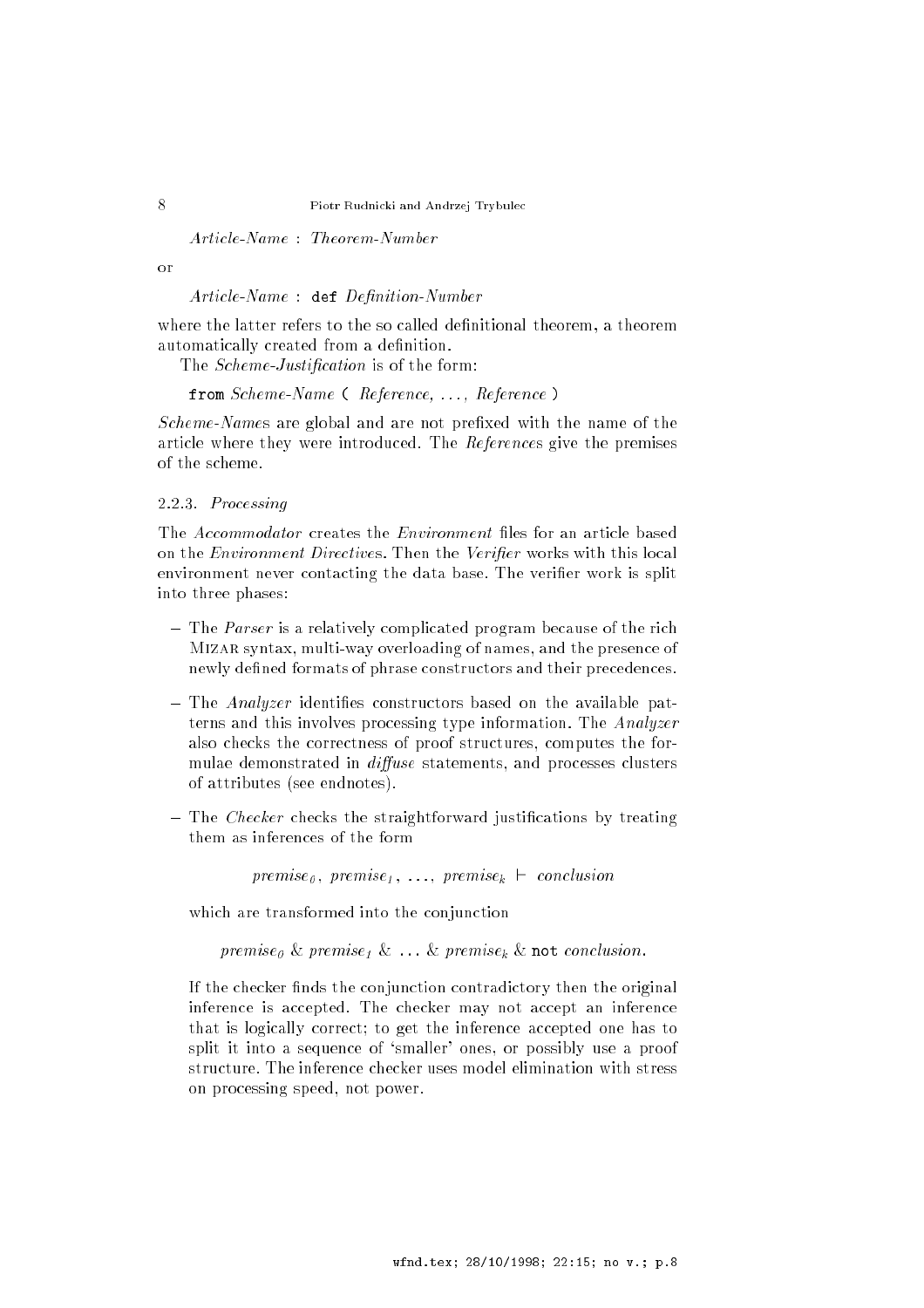The Checker also checks the correctness of Scheme-Justifications by pattern matching the premises and the conclusion of the scheme definition with the actual premises and the actual proposition being justified.

#### 2.2.4. Data Base

The *Extractor* program extracts all *public* information from an article and stores it in library files. This includes definitions, theorems, and schemes; justications and propositions not marked theorem are not extracted. The library files are used by the Accommodator to create an Environment for an article to be processed by the Verifier.

The library files of the public data base are built from the articles submitted to the MML and are distributed by the Mizar Society. A private data base may be created by a user (or a group of users) using the Extractor on articles stored in a private library. Private data bases have temporary character: once the author is sure of the quality of an article (which usually requires writing a couple of other articles using it), the article is submitted to the MML.

### 2.3. Built-in notions

Several notions of set theory are built into the MIZAR processor and their `user interface' is given in a special article named HIDDEN. The symbols used in defining these notions are given in a special vocabulary also called HIDDEN. The conceptual framework introduced in HIDDEN is automatically added to the local environment of each article checked by the Mizar processor (and so are the symbols from vocabulary HIDDEN).

The first notion defined in HIDDEN is a mode Any (with synonym set):

```
definition
 mode Any;
 synonym set;
end:
end;
```
Some years ago the modes Any and set were distinct. This mode is the root of the MIZAR type hierarchy; the type of every object ultimately widens to set.

Absolute equality is built-in as a reflexive, symmetric and transitive predicate, written in the common infix notation.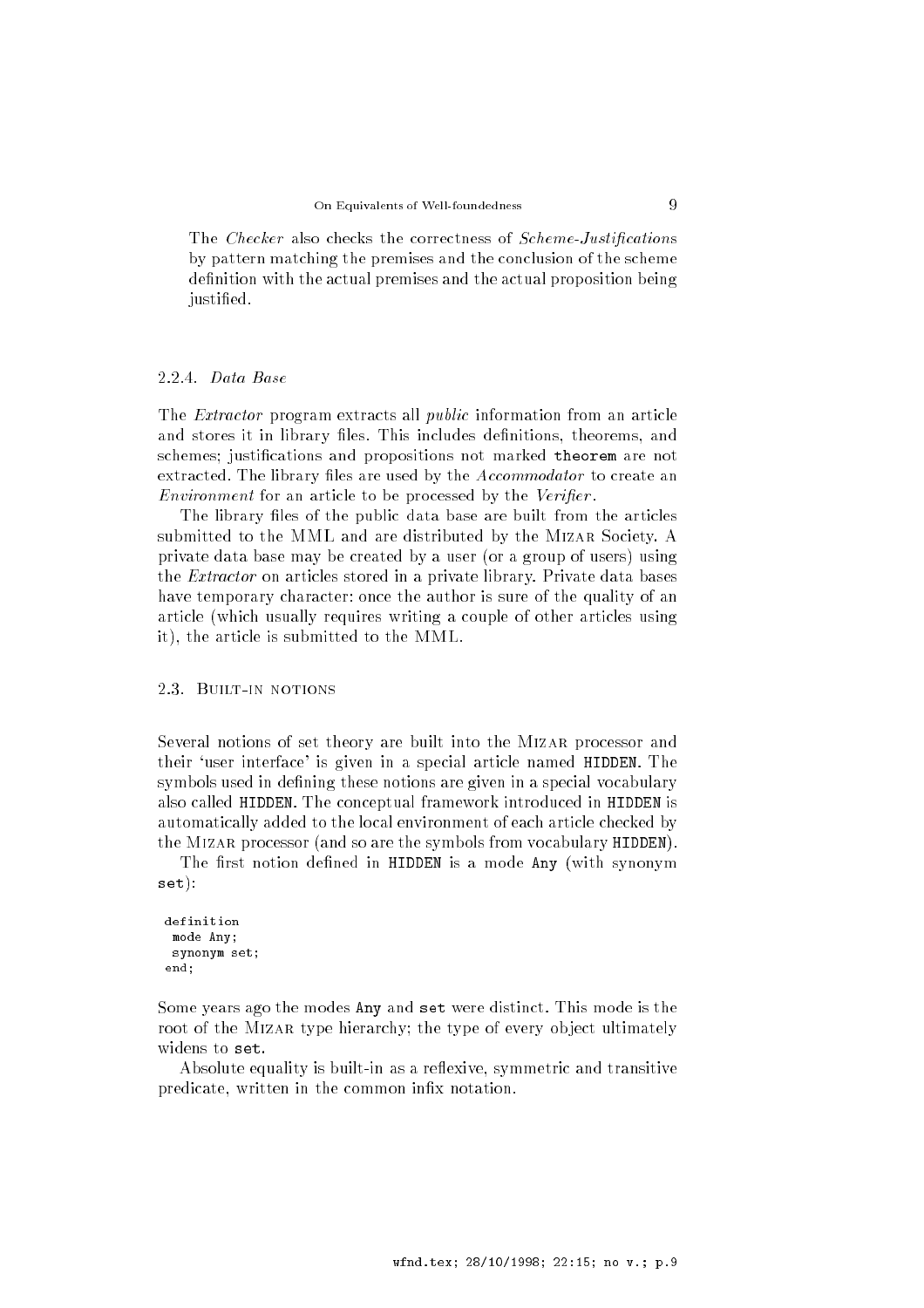```
definition let x,y be Any;
 pred x = y;reflexivity;
   symmetry;
  antonym x \leftrightarrow y;
end;
```
The above definition also introduces the inequality predicate as an antonym of equality, so that  $x \Leftrightarrow y$  can be written instead of not  $x = y$ .

The elementhood predicate  $\in$ , the attribute empty, and the nullary functor  $\phi$  for the empty set are built-in:

```
definition let x be Any, X be set;
  pred x \in X;
    .<br>asymmetry;
end;
definition let X be set;
  attr X is empty;
end;
definition
  cluster empty set;
  cluster non empty set;
end:
 end; and the second second second second second second second second second second second second second second second second second second second second second second second second second second second second second second
definition
  func \phi \rightarrow empty set;
end:end;
```
Attributes are Boolean valued and are constructors of adjectives. With the attribute empty we have two adjectives: empty and non empty. The two clusters above permit the use of empty set and non empty set as type expressions when introducing sets. The type of  $\phi$  is empty set.

The following mode constructor:

```
definition let X be set;
mode Element of X;
end;
```
allows us to declare a set, say x, and declare its type as Element of X, even if X is empty. However, only when X is non empty will the checker accept  $x \in X$  with no justification.

The syntax and type of the power set functor is announced as:

```
definition let X be set;
 func bool X -> non empty set;
end:
end;
```
and its definition is given by an axiom in TARSKI  $[44]$  (see Section 2.4).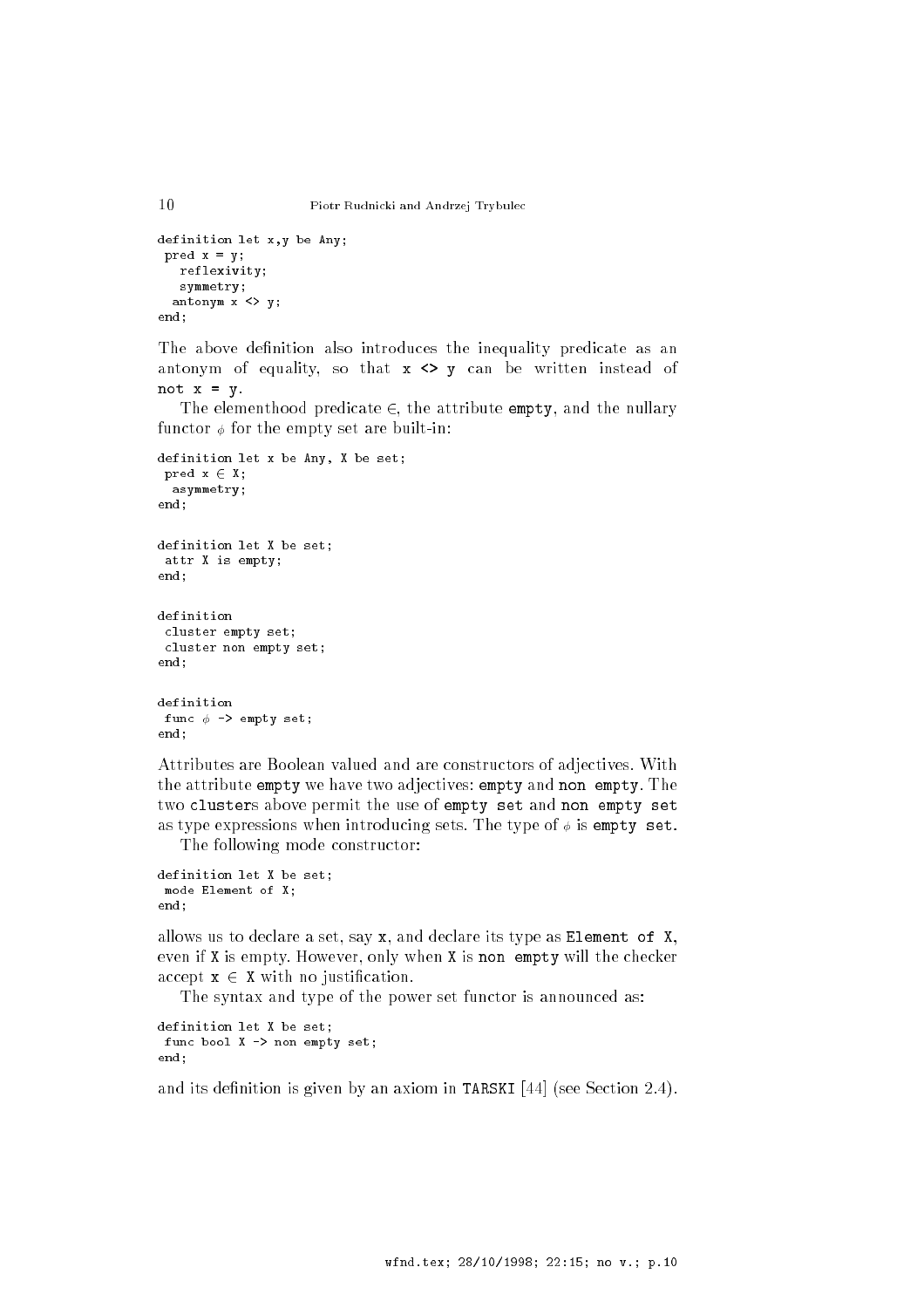With the bool functor for power set available (syntactically at this moment) the mode Subset of X is introduced:

```
definition let X be set;
  mode Subset of X is Element of bool X;
end:
 end; and the second second second second second second second second second second second second second second second second second second second second second second second second second second second second second second
definition let X be non empty set;
    cluster non empty Subset of X;
end:
 end;
```
The last cluster defines a type expression non empty Subset of X, for non empty X, which mirrors the fact that there are non-empty subsets of a non-empty set. If we need one we can express its non-emptiness by typing.

The inclusion predicate is given its syntax here:

```
definition let X,Y be set;
 pred X c= Y;
  reflexivity;
end:
end;
```
and its reflexivity is announced; the definiens is given in a redefinition of the predicate in TARSKI [44] (see Section 2.4).

The last definition in HIDDEN,

```
definition let D be non empty set, X be non empty Subset of D;
 redefine mode Element of X \rightarrow Element of D;
end:
end;
```
redefines the mode Element of X for a non-empty subset X of a nonempty set D such that the mode automatically widens to Element of D.

Besides HIDDEN, there is another special article named ARYTM that contains a `user interface' to the built-in notions related to real and natural numbers; however, its contents are not automatically added to the local environment of any article.

The sets REAL and NAT are introduced in ARYTM:

```
definition
func REAL -> non empty set;
end;
definition
func NAT -> non empty Subset of REAL;
end:end;
```
The syntax for addition, multiplication, and ordering for elements of REAL are given: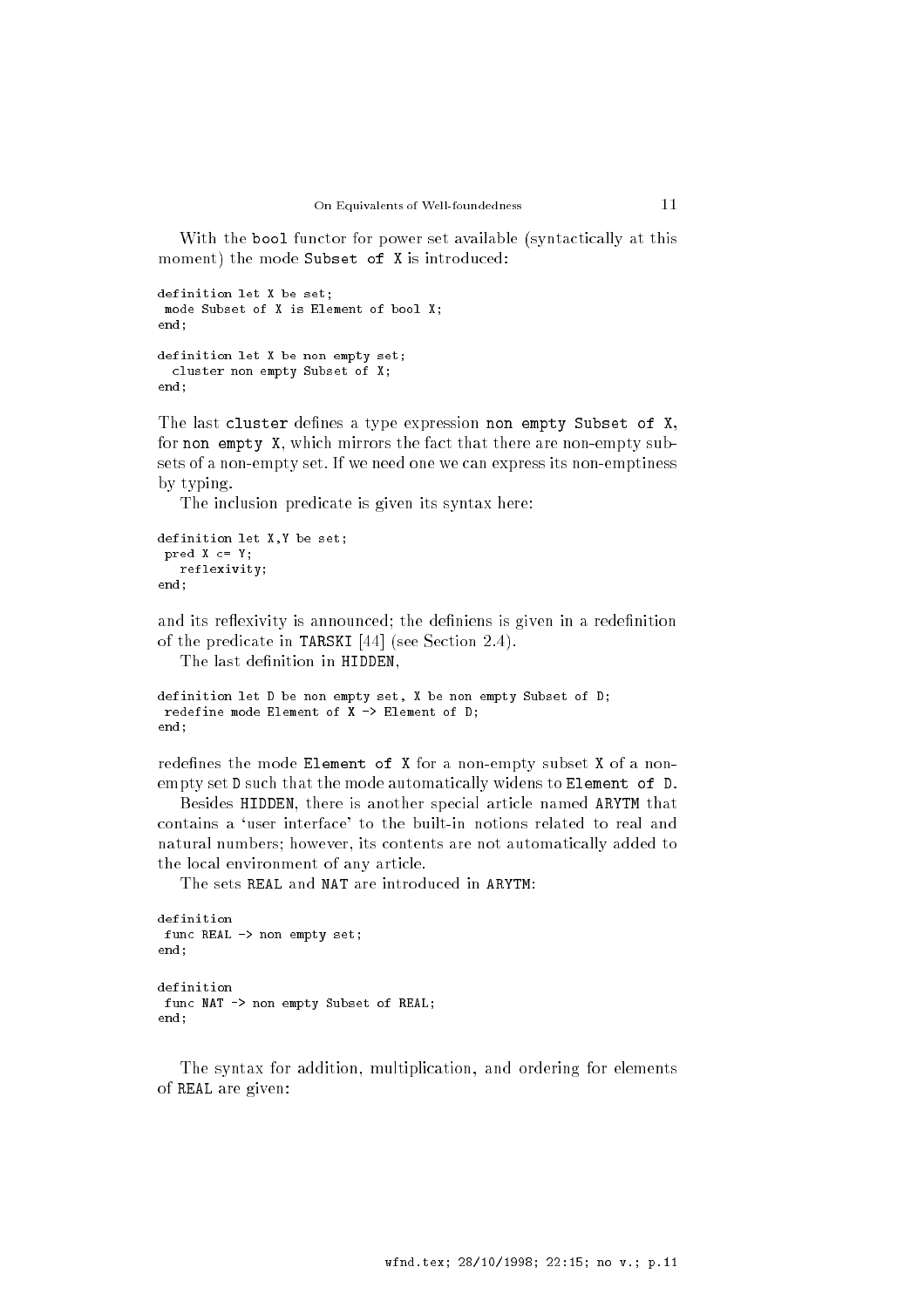```
12 Piotr Rudnicki and Andrzej Trybulec
definition let x,y be Element of REAL;
 func x + y -> Element of REAL;
  commutativity;
 func x - y \rightarrow Element of REAL;
 commutativity;
 pred x \leq y;
  reflexivity;
  connectedness;
  synonym y \ge x; antonym y \le x; antonym x \ge y;
end;
```
Finally, the following two modes introduce a shorter notation for elements of REAL and NAT:

#### definition mode Real is Element of REAL; mode Nat is Element of NAT; end;

While the notions announced in HIDDEN are axiomatically defined in TARSKI [44] (Section 2.4), the notions introduced in ARYTM used to be given their complete definitions in article  $AXIOMS$  [42] (see the end of Section 2.4).

### 2.4. SET THEORY OF MIZAR

The set theory axioms of MIZAR are formalized in article TARSKI  $[44]$  the fundamental article of the MML, which is not checked for correctness. The set theory of Mizar is commonly referred to as the Tarski-Grothendieck set theory (see [27]). It is basically ZF with the axiom of choice replaced by Tarski's stronger axiom (see below).

The article imports symbols from two vocabularies: EQUI REL and **FAM OP.** The former introduces  $\approx$  (MIZAR uses extended ASCII) as a predicate symbol and the latter introduces union as a functor symbol. The remaining symbols that are used in definitions are either built into the parser or defined in the automatically imported vocabulary HIDDEN.

```
environ
 vocabulary EQUI REL, FAM OP;
```
Recall that vocabularies are independent of MIZAR articles.

The text proper of TARSKI starts with the reservation

```
reserve x,y,z,u for Any,
        N,M, X,Y,Z for set;
```
As a witness of the past, both modes Any and set are used although they are now synonymous (see Section 2.3).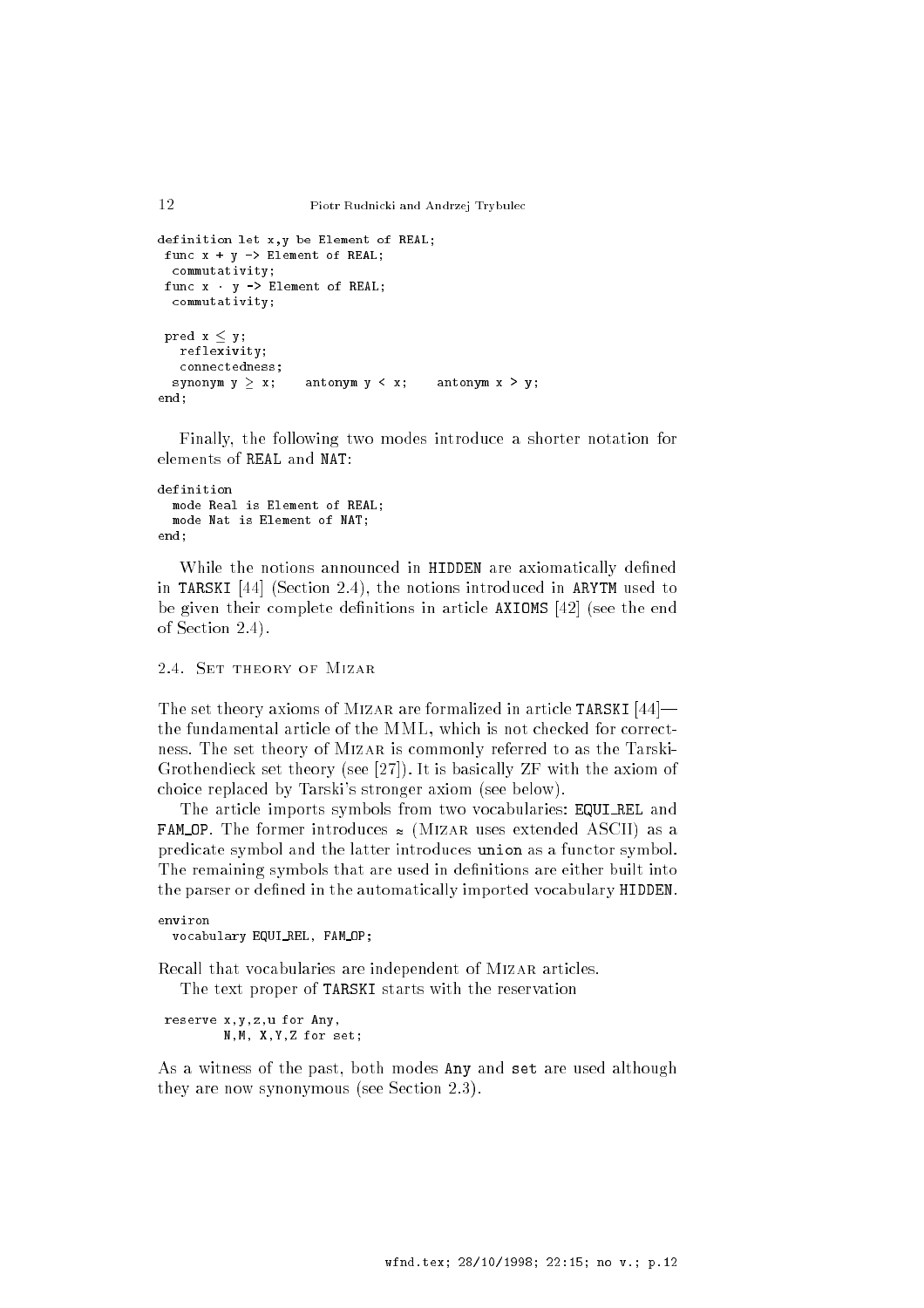The first axiom, named TARSKI:2 for future reference<sup>2</sup>, states the extensionality of set equality:

theorem (for x holds  $x \in X$  iff  $x \in Y$ ) implies  $X = Y$ ;

The functors for forming singletons and unordered pairs are defined by employing the built-in left functor bracket  $\{$  and the right functor bracket }. This results in a familiar notation.

```
definition let y;
 func \{ y \} -> set means :: TARSKI: def 1
 x \in it iff x = y;
 let z;
 func \{ y, z \} -> set means :: TARSKI: def 2
 x \in \text{it iff } x = y \text{ or } x = z;commutativity;
end;
```
The two functors have different formats as they take different numbers of arguments. The keyword it refers to the definiendum and can only occur inside the definiens. The free variable  $x$  in the definientia-its type is reserved above—is bound by a default universal quantifier in front of each formula.

The following definition of two functorial clusters states that a singleton and an unordered pair (of type set by definition) also have the property of being non-empty.

```
definition let y;
 cluster \{ y \} -> non empty;
 let z;
 cluster \{ y, z \} \rightarrow \text{non empty};end;
```
Once we request clusters from TARSKI, the non-emptiness of singletons and pairs is obvious to the verifier.

The set inclusion predicate (introduced as a reflexive binary predicate in HIDDEN) now obtains its definiens:

```
definition let X,Y;
  redefine pred X c= Y means :: TARSKI: def 3
    x \in X implies x \in Y;
end:
 end; and the contract of the contract of the contract of the contract of the contract of the contract of the contract of the contract of the contract of the contract of the contract of the contract of the contract of the c
```
The union functor for a family of sets is defined as:

<sup>2</sup> As a result of the MML evolution, the numbering of axioms has gaps: certain axioms have been canceled as spurious. This also applies to theorems and definitions in other articles.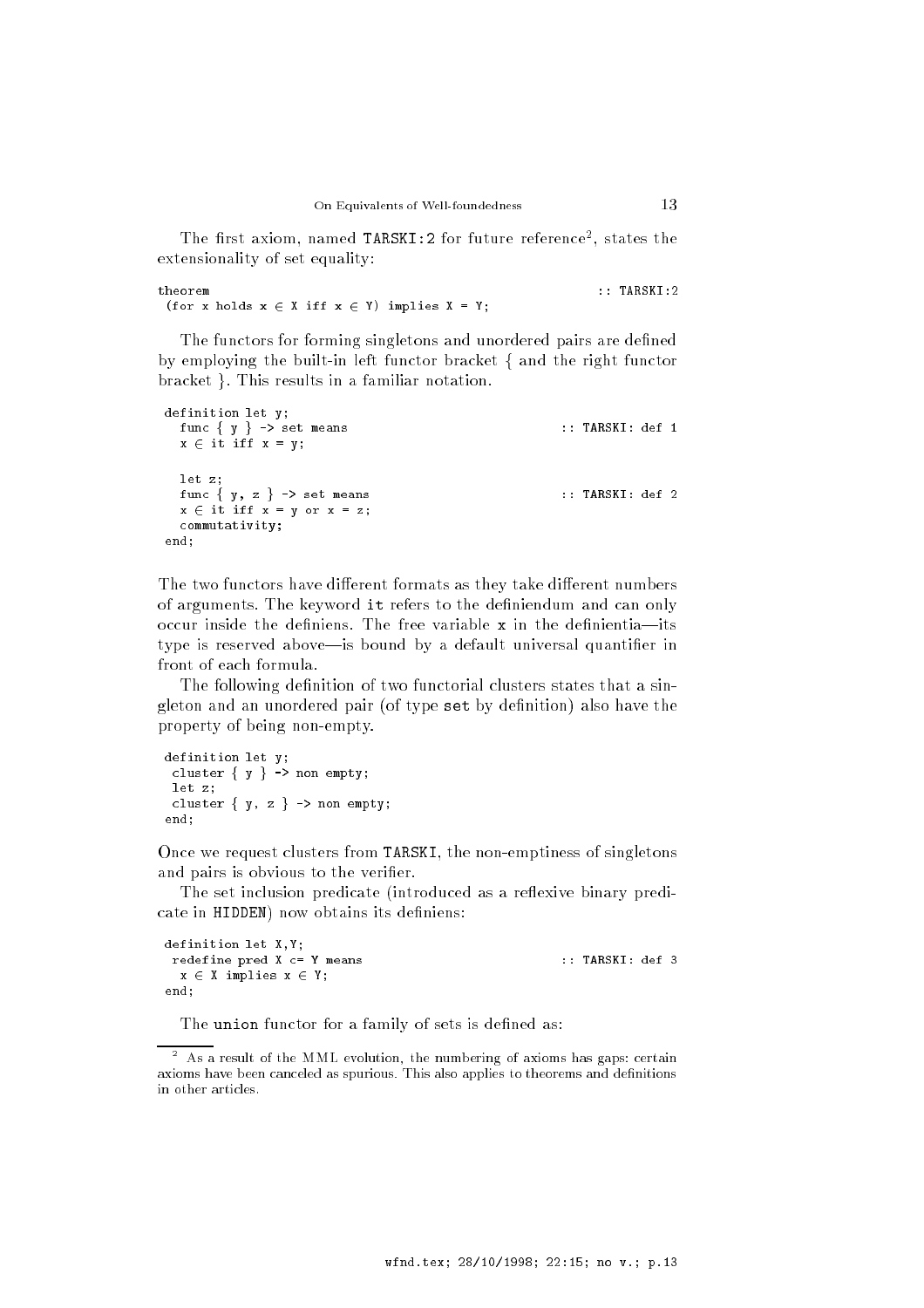```
definition let X;
     func union X -> set means :: TARSKI: def 4
       x \in \text{it iff } \text{ex } Y \text{ st } x \in Y \text{ } \& \text{ } Y \in X;end:end; and the contract of the contract of the contract of the contract of the contract of the contract of the contract of the contract of the contract of the contract of the contract of the contract of the contract of the c
```
The power set functor bool is also introduced syntactically in HIDDEN and this axiom states its definition:

theorem  $\cdots$  book  $\cdots$  and  $\cdots$  if  $\cdots$  if  $\cdots$   $\cdots$   $\cdots$   $\cdots$   $\cdots$   $\cdots$   $\cdots$ 

Here is the regularity axiom:

```
theorem
 x \in X implies ex Y st Y \in X & not ex x st x \in X & x \in Y;
```
The replacement axiom is expressed as a scheme:

scheme Fraenkel  $\{ A() \rightarrow set, P[Any, Any] \}$ : ex X st for x holds  $x \in X$  iff ex y st  $y \in A()$  & P[y,x] provided for  $x,y,z$  st  $P[x,y]$  &  $P[x,z]$  holds  $y = z$ ;

where the premise of the scheme requires the predicate P to have the functional property. This scheme is infrequently used as the Fraenkel operator is now built into MIZAR.

Tarski [41] proposed the following axiom:

A. For every set  $N$  there exists a system  $M$  of sets which satisfies the following conditions:

- (i)  $N \in M$
- (ii) if  $X \in M$  and  $Y \subseteq X$ , then  $Y \in M$
- (iii) if  $X \in M$  and Z is the system of all subsets of X, then  $-$
- (iv) if  $X \subseteq M$  and X and M do not have the same potency, then  $X \in M$ .

In order to state this axiom in MIZAR we need the notion of equinumerosity of two sets, but before we define it, we introduce a functor for ordered pair using the built-in functor brackets [ and ]:

```
definition let x,y;
func [x,y] means :: TARSKI: def 5
 it = { { x, y }, { x } };
end;
```
The definiens is recast as a theorem:

theorem  $\mathbb{R}$  and  $\mathbb{R}$  in the function of  $\mathbb{R}$  in the function of  $\mathbb{R}$  in the function of  $\mathbb{R}$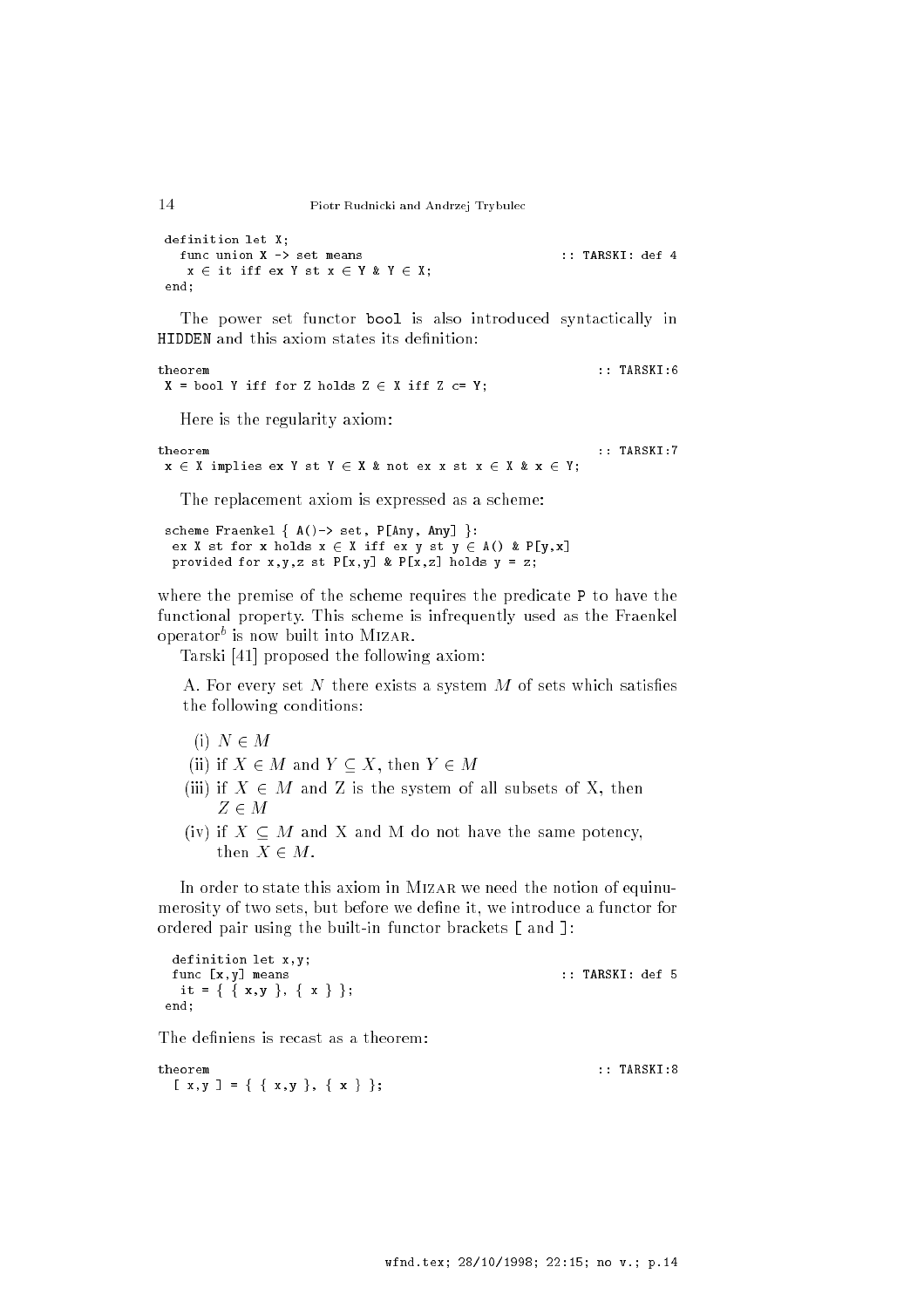(*Note*. A reference to TARSKI: def 5 refers to a different formula than a reference to **TARSKI:8.**7

The equinumerosity of two sets is now defined (note that we have not constructed set-theoretic functions yet!):

```
definition let X,Y;
\text{pred } X \approx Y \text{ means } :: TARSKI: def 6
   ex Z st
      (for x \leq x \leq x ex y st y \in Y \& [x,y] \in Z) &
      (for y st y \in Y ex x st x \in X & [x,y] \in Z) &
       for x, y, z, u st [x, y] \in Z \& [z, u] \in Z holds x = z iff y = u;
end;
```
Finally, we can state the Tarski axiom in Mizar:

```
theorem :: Tarski:9
  ex M st M \in M &
    (for X, Y holds X \in M & Y c= X implies Y \in M) &
    (for X holds X \in M implies bool X \in M) &
    (for X holds X c= M implies X \approx M or X \in M);
```
These are all the axioms of set theory that one can use when writing a Mizar article.

Before March 1998, the article AXIOMS used to be the other fundamental article with axioms defining the constructors introduced in ARYTM (Section 2.3). The axioms stated strong axiomatics of real numbers and defined NAT as an inductive set. In March 1998, the construction of real numbers from axioms of set theory was completed by G. Bancerek and A. Trybulec and articles ARYTM and AXIOMS became normal, i.e. fully checked, Mizar articles. Since the article AXIOMS is not referenced directly in the sequel, it is not discussed here.

#### 2.5. The Mizar Mathematical Library

At the beginning of 1989, the MIZAR group in Białystok started collecting Mizar articles and organizing them into a library named the Mizar Mathematical Library (MML).

As of this writing (January 1997), the MML consists of 459 Mizar articles (authored by 107 people), containing 22456 theorems and 6009 definitions. The nature of the articles varies; most of them are MIZAR translations of basic mathematics. The ma jority of MML theorems state basic mathematical facts and the majority of definitions mirror the essential mathematical toolkit. Only some of the well-known theorems from literature are currently in the MML. Few of the theorems are new results.

The development of the Mizar library may be perceived as an experiment in the sociology of mathematics. The acceptance criteria are quite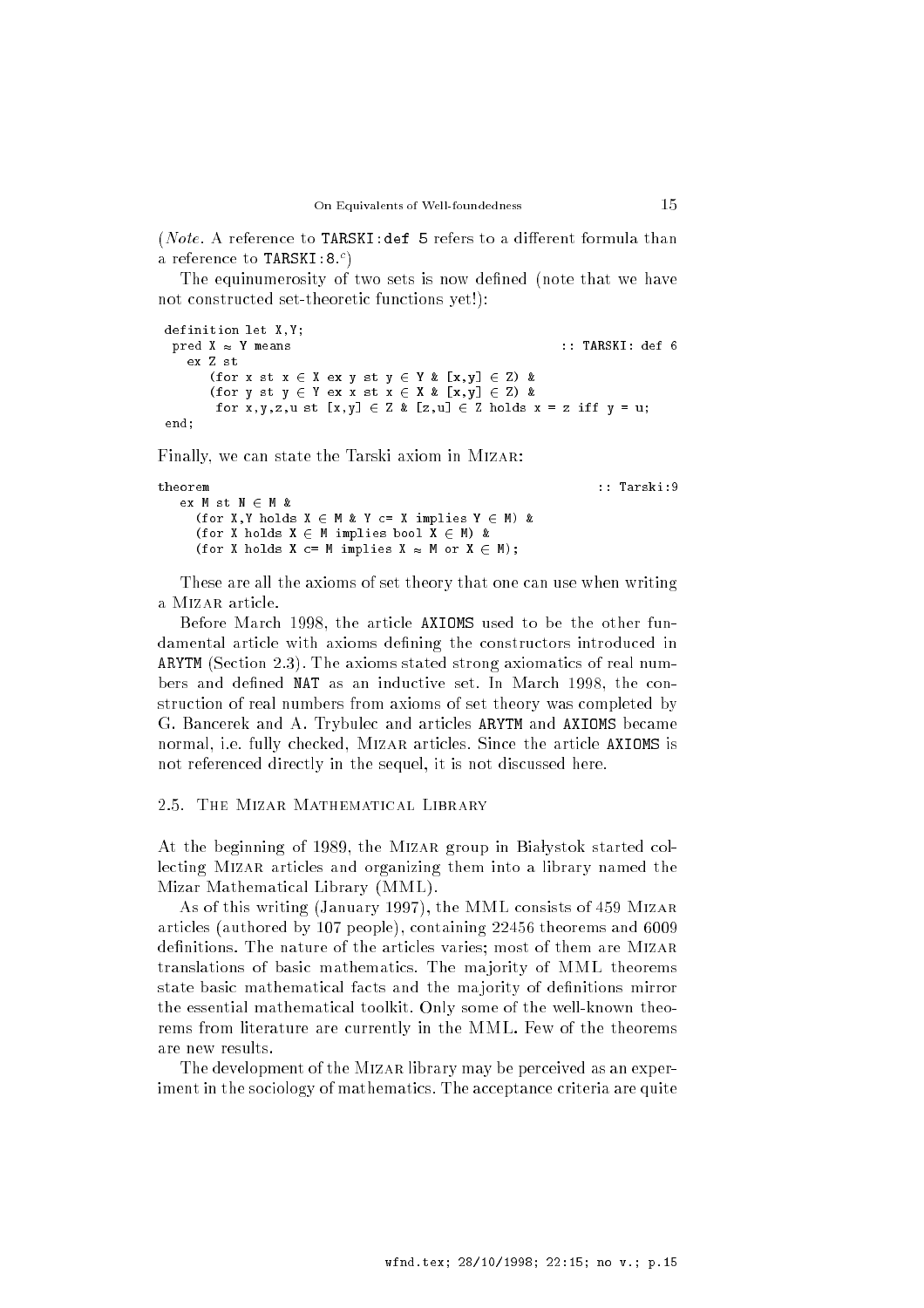

Figure 2. Some of the MML articles (from 8 top levels).

liberal: virtually every MIZAR article submitted to the library committee and accepted by the MIZAR processor is included in the library.

Figure 2 depicts the conceptual dependencies between some of the initial articles of the MML. An article at a higher level (towards the bottom) uses concepts introduced in articles at lower levels (towards the top). An edge is drawn from an article to another article from which it imports concepts only if their levels are adjacent. Imports from articles at still lower levels are not shown. Only conceptual dependencies are shown; that is, if an article refers only to theorems from another article, then no dependency appears in Figure 2.

The articles TARSKI and ARYTM are placed at the root level numbered 0. The special article HIDDEN which precedes all other articles is not shown. The other axiomatic file, AXIOMS, contains only theorems and no new concepts, and therefore is also not shown. All articles at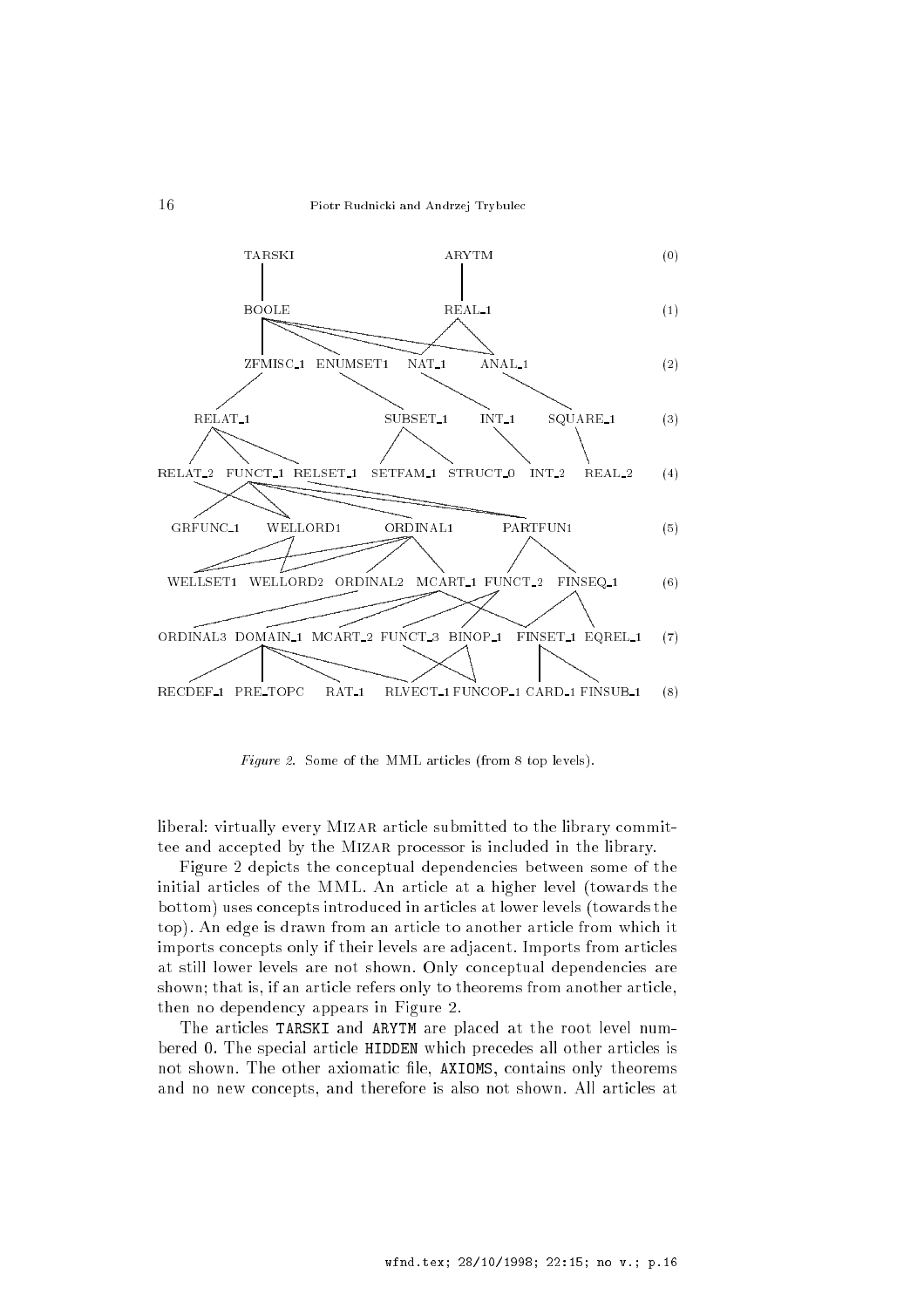higher levels have been checked for correctness. At level 1 there are only two articles: BOOLE [48] about boolean properties of sets (defines set operations) and REAL\_1 [28] about basic properties of real numbers (denes unary minus, subtraction, inverse, etc). For illustration, let us trace one path of how the article CARD<sub>1</sub>, at level 8, depends on some earlier articles.

**CARD<sub>1</sub>** [2] is the first article about cardinal numbers and uses the notion of finite set defined in FINSET<sub>1</sub> [19] in terms of a finite sequence, which is defined in FINSEQ<sub>1</sub> [10]. A finite sequence with elements from a set D is introduced as a partial function from the naturals to D. Partial functions are dened in PARTFUN1 [17] in terms of Function-like sets which are defined in FUNCT<sub>1</sub> [16]. In this article, Function-like sets are used to introduce the mode Function. For defining this mode the notion of Relation-like set is also used and it is defined in RELAT<sub>1</sub> [51] where some properties of Relation-like sets are expressed in terms of Cartesian products. These in turn are defined in ZFMISC<sub>1</sub> [18] where properties of Cartesian products are stated using set operations defined in **BOOLE** [48], which is based only on the set axioms from TARSKI [44] and whatever is built into the MIZAR verifier.

Tracing concept dependencies in the MML is a challenge and constructing a local environment for a new article requires a thorough knowledge of the MML.

Here are some better known theorems currently in the MML: the Zermelo theorem and the axiom of choice [6](level 6); the Kuratowski-Zorn lemma [47](level 10); the deduction theorem for predicate logic [20](level 11); Lagrange's subgroup theorem [46](level 12); the Desargues theorem in projective 3-space  $[33]$ (level 13); the Hessenberg theorem [7](level 15); fixpoint theorem for compact spaces  $[22]$ (level 16); the de l'Hospital theorem [31](level 16); König's lemma [8](level 16); mean value theorems for real functions of one variable [32](level 17); the Weierstrass theorem  $[13]$ (level 17); Heine-Borel's covering theorem  $[21]$ (level 18); the Brouwer fixpoint theorem for intervals  $[50]$ (level 19); representation theorem for boolean algebras [49](level 23); the Steinitz theorem [53](level 23); the Hahn-Banach theorem [36](level 24); the Tarski theorem on fixpoints in complete lattices [40](level 30).

The level at which an article appears in the MML should not be interpreted as an absolute measure of its conceptual complication. Frequently, the level reflects the uncontrolled way in which the MML has grown. For instance, the Tarski theorem above could have been proven in an article of a much lower level, but the article uses a simple notion that has (by chance) been introduced in another article at a high level that deals mainly with more advanced matters.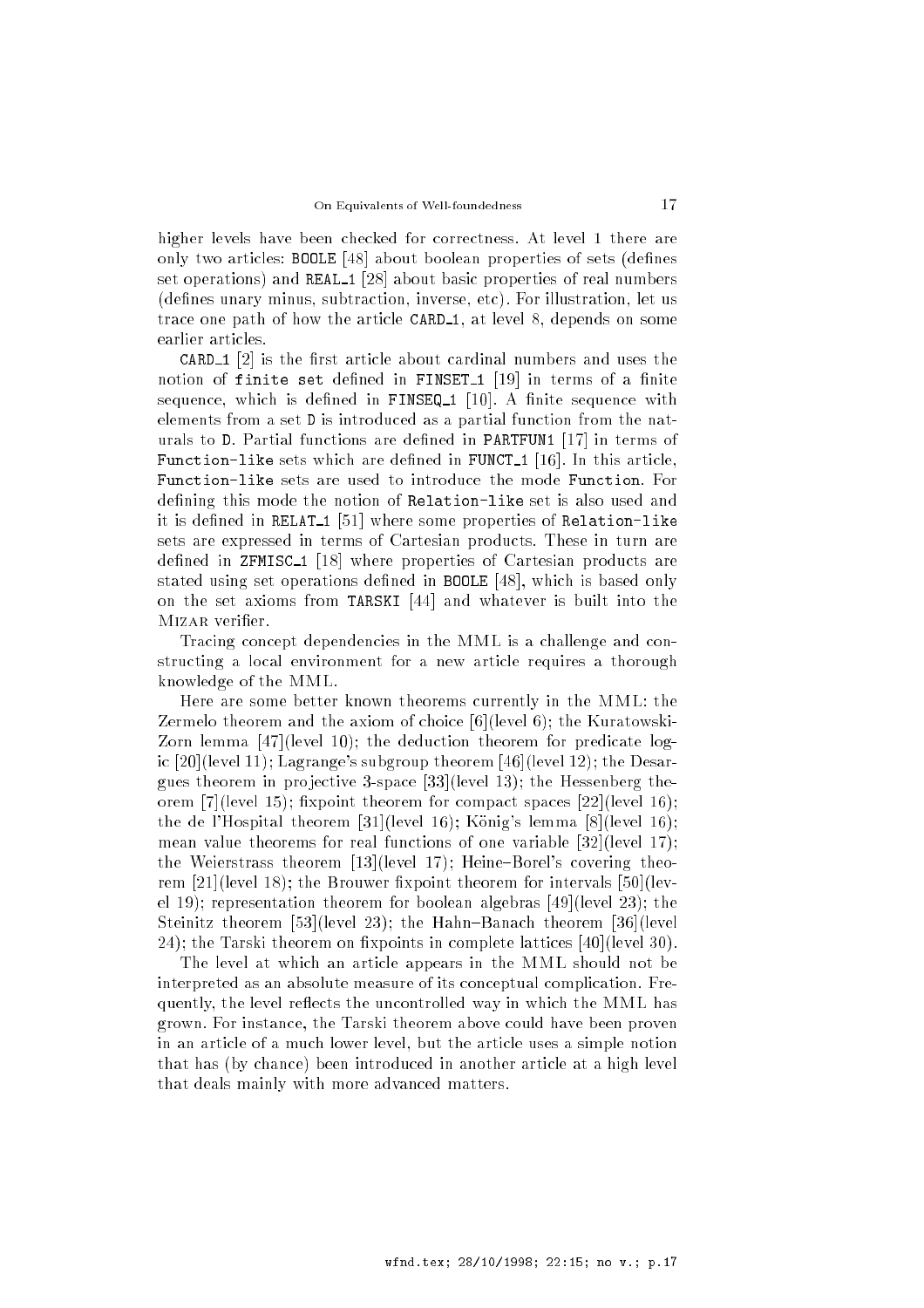# 2.6. Mizar abstracts

The source texts of MIZAR articles tend to be lengthy as they contain complete proofs in a rather demanding formalism. New articles strongly depend on already existing ones. Therefore, there is a need to provide authors with a quick reference to the already collected articles. The solution is to automatically create an *abstract* for each MIZAR article. Such an abstract includes a presentation of all the items that can be referenced from other articles, but with all justifications removed.

MIZAR abstracts are automatically typeset using T<sub>E</sub>X and then periodically published in a journal Formalized Mathematics (a computer assisted approach), edited by R. Matuszewski, ISSN 1426-2630 (ISSN 0777-4028 for the initial volumes).

# 2.7. How to learn Mizar

The Mizar language, its processor, and the organization and contents of the MML evolve. Therefore, there is not much in the way of written documentation. In the face of documentation shortages, the best way to learn Mizar is to spend approximately four weeks with a native user of the system and co-author a MIZAR article. However, there are numerous cases of Mizar users who advanced their knowledge of the system by studying the MML and the existing documents.<sup>3</sup>

#### 3. Well-foundedness and its equivalents

T. Franzén in [23] presented his proofs that well-foundedness is equivalent to the principle of mathematical induction and to the principle of defining by recursion, and used them as a background for discussing the merits of the so called equational style of doing proofs [24]. We have decided to formalize his proofs in a MIZAR article. Franzen's proofs were written by a mathematician having an argument with a computer scientist. We were curious about the effort needed to formalize Franzén's proofs given the state of the MML at that time (July 1996). The formalization went quite smoothly once the mathematics was sorted out.

Recall that a relational structure  $(U, \prec)$  is well-founded iff every non-empty subset of U has a  $\prec$ -minimal element, i.e.

$$
\forall X \subseteq U. X \neq \emptyset \Rightarrow \exists m \in X. \forall x \in X. x \neq m \Rightarrow x \neq m
$$

Available on the World Wide Web at http://mizar.org and several mirror sites. There is also a MIZAR user service mailing list: mus@mizar.uw.bialystok.pl.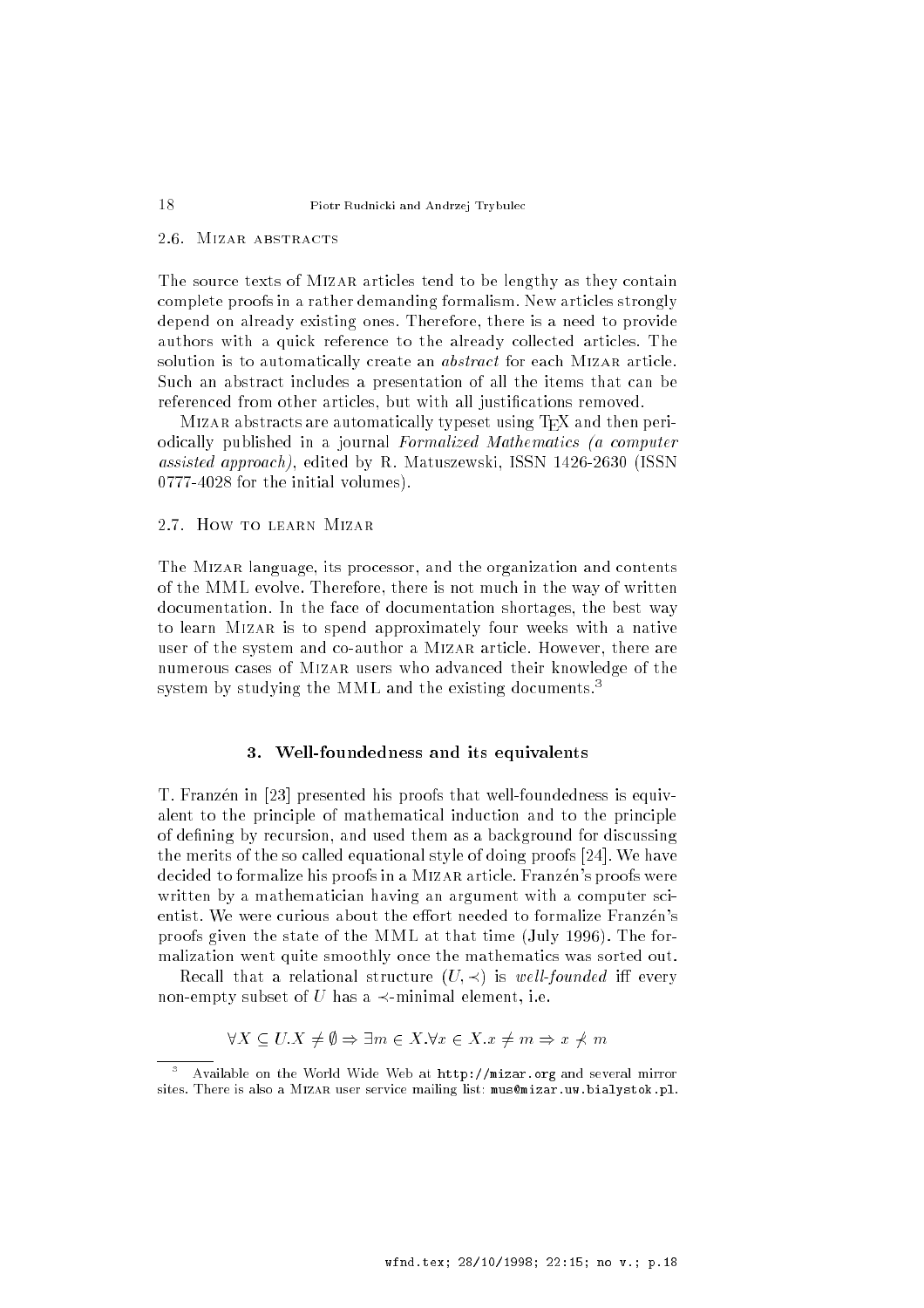We do not assume that  $\prec$  is transitive.

We have proven and checked in MIZAR that the following are equivalent:

- $\cup$  is a is well-founded, we have the found of  $\cup$
- Well-founded induction holds for (U; ) (Section 3.3),
- For every set <sup>V</sup> , there exist recursively dened functions from <sup>U</sup> into  $V$  (Section 3.4),
- Recursively dened functions on <sup>U</sup> are unique (Section 3.5),
- There are no descending !-chains in (U; ) (Section 3.6).

Most of the above are easy to prove and the proofs are well-known. J. Harrison [25] presented his developments of similar theorems in HOL.

Before we discuss the proofs, we first comment on setting up the conceptual environment for them and, for illustration, we unfold the definition of well-founded relational structure down to the basic notions.

#### 3.1. The conceptual framework

Creating a conceptual framework for a new article requires a thorough knowledge of the MML. Creating such an environment consists of nding all the appropriate notions in the MML and preparing the environment directives that import the notions. It is an iterative process parallel to writing the article itself. Whenever the environment directives change, the *Accommodator* is run and creates a new environment for the Verifier before it checks the article. The final environment directives for the article discussed below are presented in Appendix A. Some of the articles forming the conceptual framework of our article are listed in Figure 3 (see the description for Figure 2) and some of the notions are discussed in Section 3.2.

The most advanced notions that we used (alephs, character of cofinality, and regular cardinals) come from article CARD <sup>5</sup> [9] (level 16, not shown in Figure 3, see below). However, most of the basic terminology comes from articles listed in Figure 3. From some of those articles we imported relatively simple, purely technical notions, that just happened to be introduced in articles dealing with different matters. For example, consider the articles at level 10 from which we import the following notions:

attribute trivial for a set which is either the empty or a singleton. article REALSET1  $[12]$  on algebraic fields.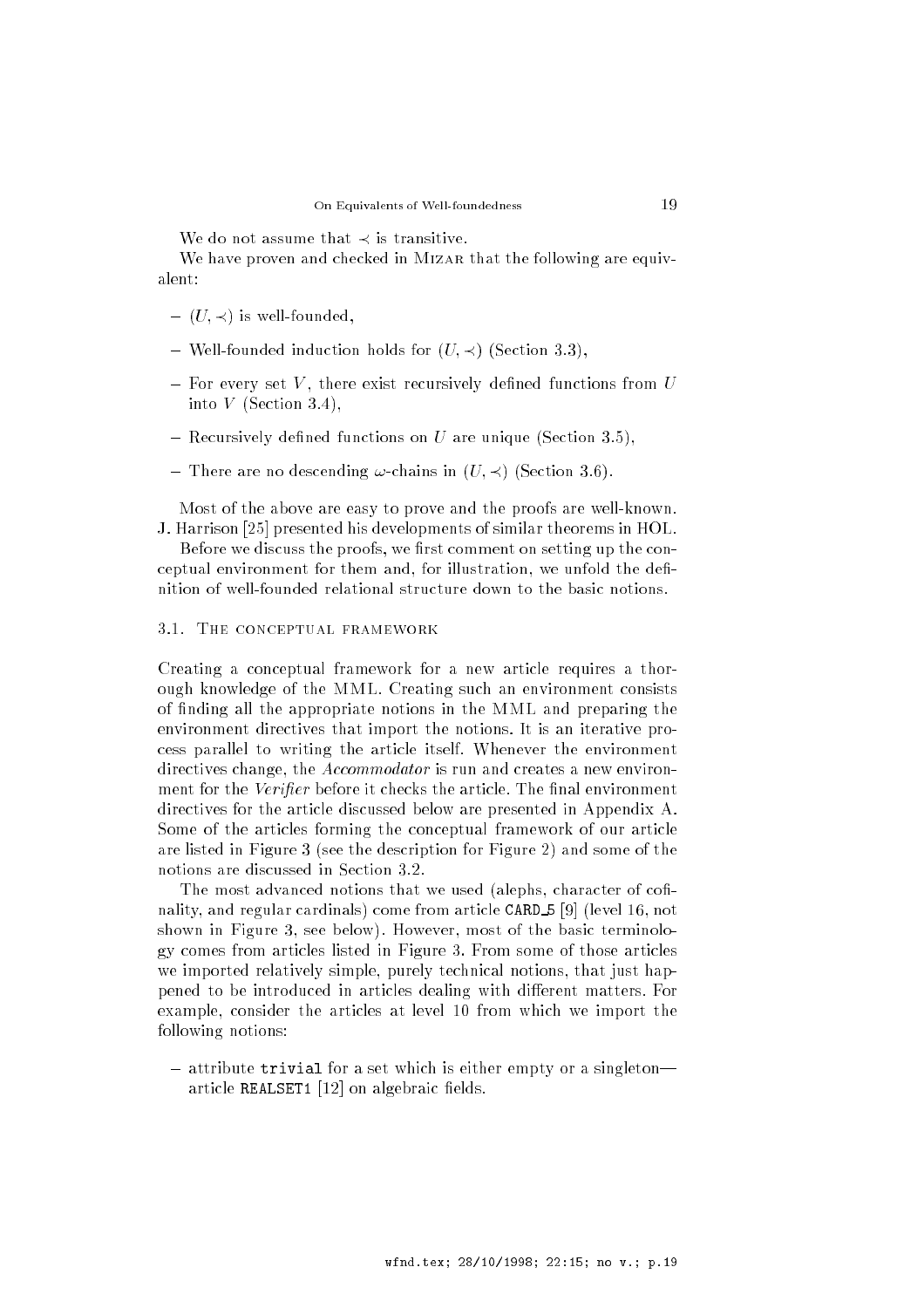

Figure 3. The environment articles for well-foundedness (from 10 top levels).

- $-$  mode sequence of X denoting a function from NAT to the carrier of X, for X being a 1-sorted structure (see Section 3.2.1)—article NORMSP<sub>1</sub> [38] on normed spaces.
- a functor for creating functions on singleton domains—article CQC\_LANG [15] which formalizes the classical first order language.
- attribute functional for a set whose elements are functionsarticle FRAENKEL [43] about properties of the Fraenkel operator.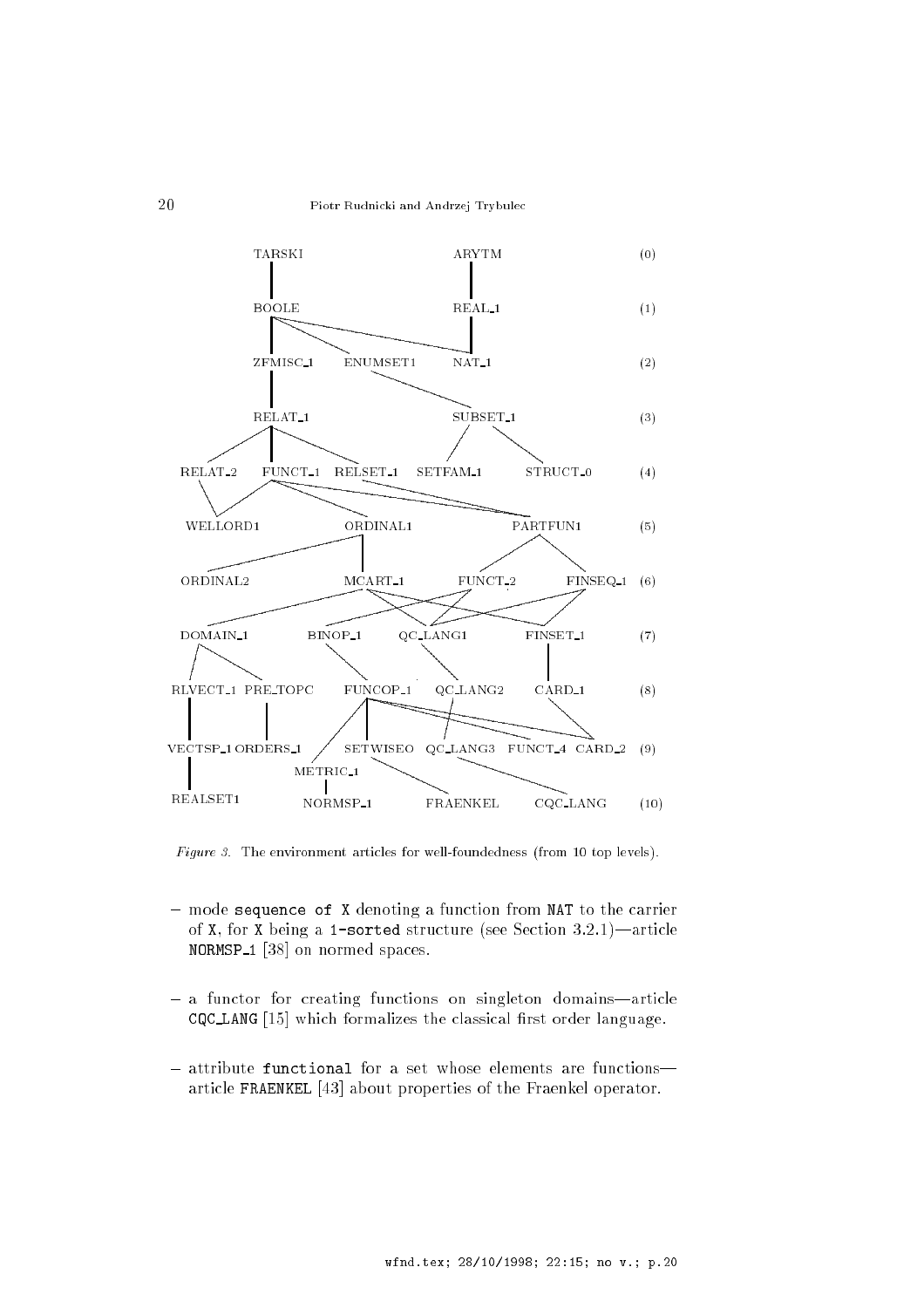We had to import some notions from articles placed at even higher levels (not shown in Figure 3). For instance, from article WAYBEL 0 [1](level 26) about directed sets, we import the essential attribute lower which is applicable to a subset of the carrier of a relational structure (we later redened this attribute by reformulating its definiens, see Appendix B, p.  $2-3$ ).

Finding appropriate library directives that create a working local environment depends on the organization of the MML and requires a thorough knowledge of the library. This process would be substantially simplified with a reorganization of the MML and a design of such reorganization is ongoing. One of the possible solutions is to create topical monographs, derived from all articles submitted to the MML.

A substantial effort in the project, mainly by Czesław Byliński, is spent on developing new procedures for minimizing the size of the local environment for an article. The environment is created by the Accommodator using only the given environment directives and without examining the text proper of the article. In such situations, the created local environment should not contain notions that are unlikely to be needed for the Verifier's work. The essence of the problem can be illustrated by examining answers to the following simplified question: When importing functors from an article, should the Accommodator also import all constructors of functors that appear in the definientia? Implementing the naive answer yes leads to exponential growth of the local environment. The answer no forces the user to insert appropriate environment directives when needed, and this is sometimes troublesome. The currently implemented solution is closer to the latter. Note that in our article, we import notions from article CARD <sup>5</sup> at level <sup>16</sup> but we did not need any notions, at least not directly, from articles at levels 11 through 15. Actually, the Accommodator imported constructors from one of the articles at the intermediate level required to understand the constructors from CARD <sup>5</sup> although they were not explicitly requested. A similar remark applies to article WAYBEL 0.

# 3.2. A tour through the definitions

Let us overview all the notions involved in the definition of a wellfounded relational structure, down to the basic notions. This overview illustrates the organization of the MML from the user viewpoint.

At the time of writing our proofs (July 1996), the MML included a definition of a well-founded relation but was missing a definition of a well-founded relational structure. Thus we defined (Appendix B, p. 3):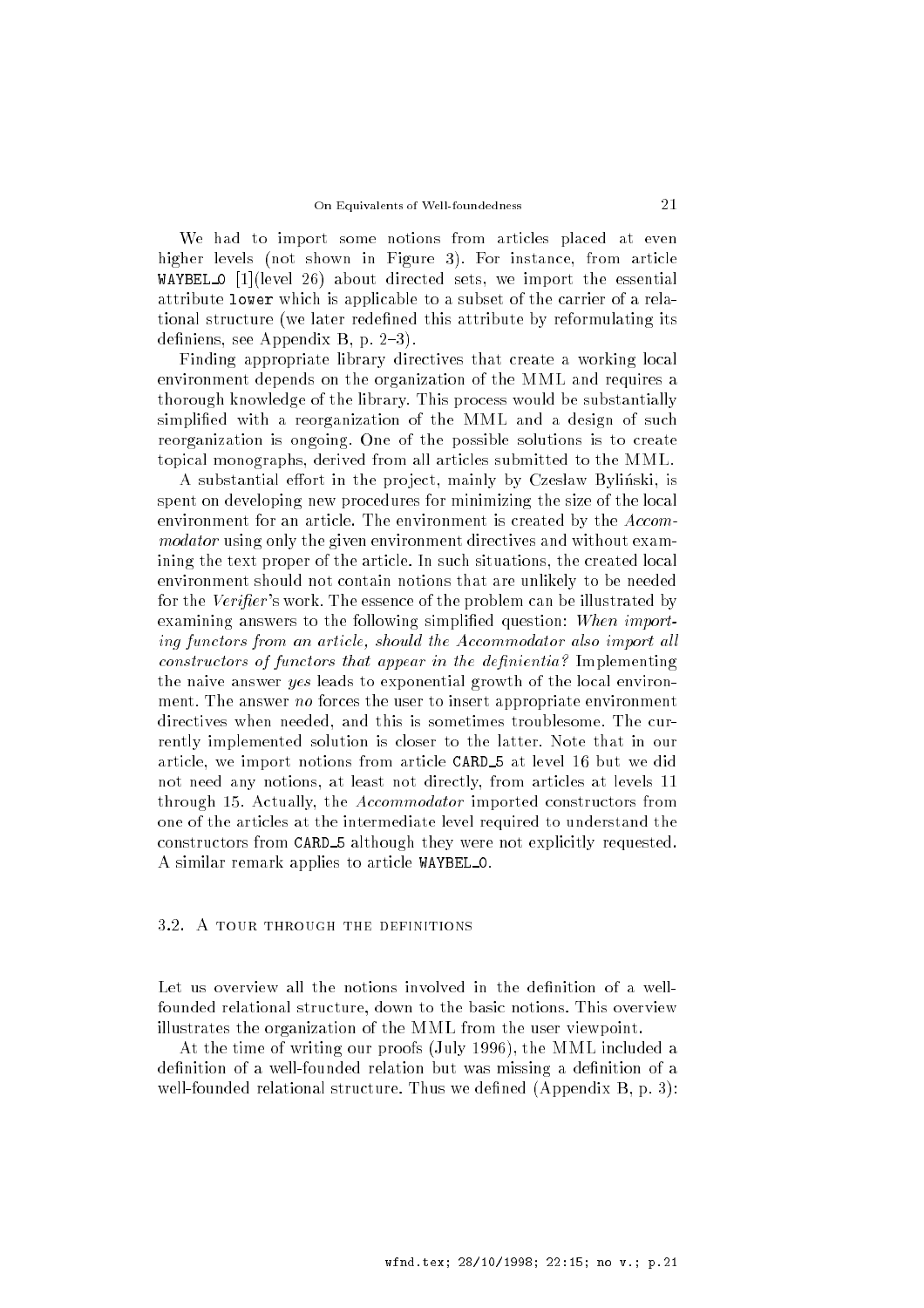```
definition let R be RelStr;
   attr R is well_founded means
                                                                                                                                                                                : I.well:the InternalRel of R is_well_founded_in the carrier of R;
end:
 end; and the second second second second second second second second second second second second second second second second second second second second second second second second second second second second second second
```
What is defined above is an attribute named well\_founded applicable to ob jects of type RelStr. This attribute can be used to form atomic sentences like R is well founded, for R of type RelStr. It can also be used in type expressions to introduce objects of type well founded R. However, before this can be done, we have to prove that there exists at least one object of this type. This is achieved through defining:

```
definition
 cluster non empty well founded RelStr;
 existence proof
   :: Here we show that there exists a RelStr that is non-empty
   \ldots and well-founded.
 end:end;
end;
```
(*Note*. The double colon :: begins a comment which is ended by a newline.) The cluster assures the existence of non-empty well-founded relational structures (structures with an empty carrier are not interesting).

Two following subsections give the details of how relational structures and well-founded relations are defined in the MML.

# 3.2.1. Relational structure

RelStr is defined in ORDERS<sub>-1</sub> [45]:

```
struct (1-sorted) RelStr 
   carrier -> set,
   InternalRel -> Relation of the carrier
 \gg;
```
The structure RelStr is prefixed by the structure 1-sorted that is defined in a special article  $\texttt{STRUCT\_O}^4$  and serves as the base for all structures with the field carrier.

```
definition
  struct 1-sorted \ll carrier -> set \gg;
end;
```
The field carrier of RelStr is inherited from the base structure 1-sorted but it must be repeated in the definition of the derived structure. InternalRel, the other field of RelStr, is defined to be any object

 $^\circ$  The article is special as it was prepared by the MML Committee. Otherwise, it is a regular, albeit short, MIZAR article.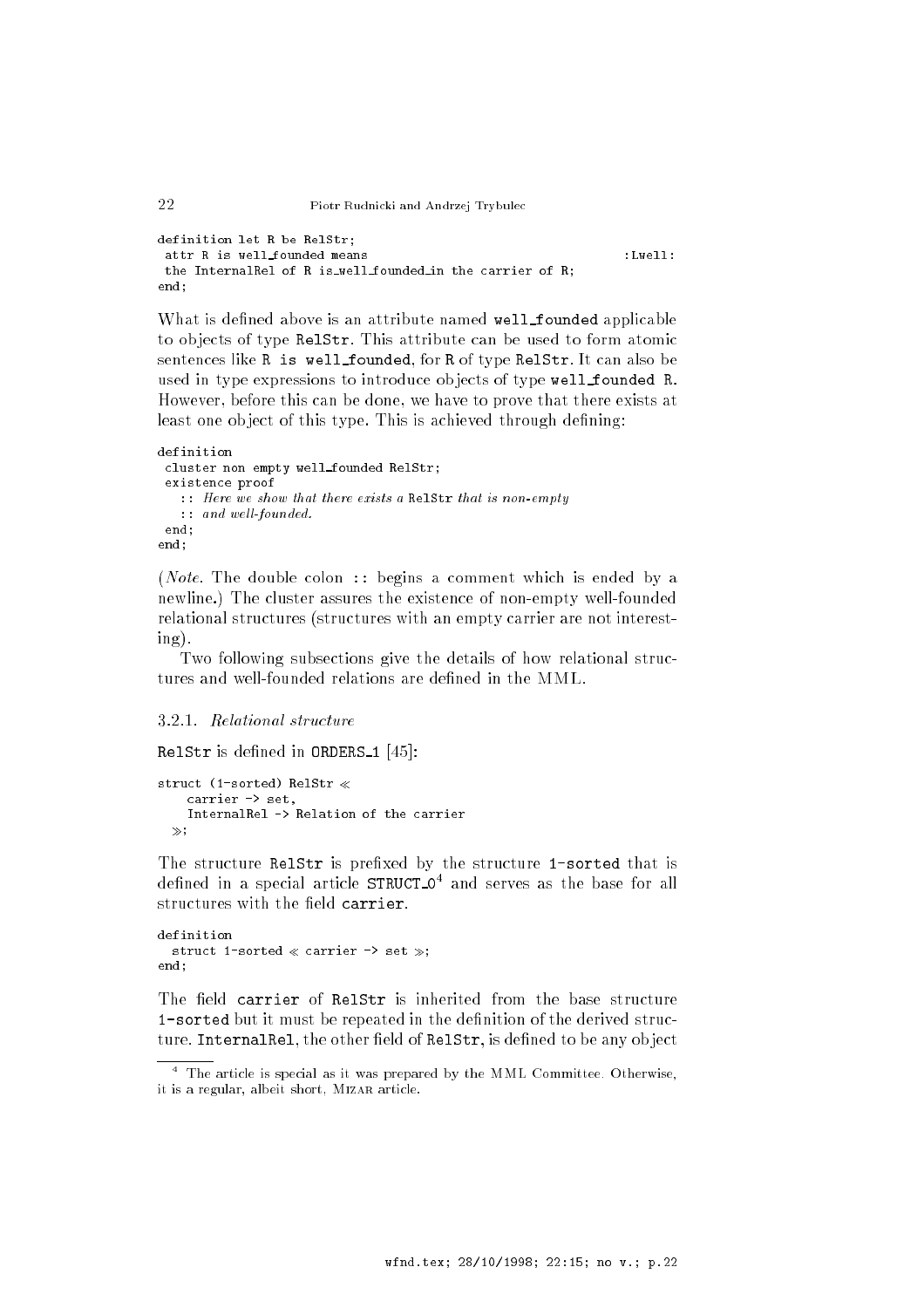whose type widens to Relation of the carrier. This type is defined in RELSET<sub>1</sub> [52] (X and Y are reserved for  $set$ ):

```
definition let X:
\overline{\phantom{a}}mode Relation of X is Relation of X,X;
end;
```
The definition of the mode Relation with two arguments is given earlier in the same article:

```
definition let X,Y;
 mode Relation of X, Y -> Subset of [:X, Y: ] means :: RELSET-1: def 1
 not contradiction;
end;
```
[:X, Y:] is the Cartesian product of two sets defined in ZFMISC<sub>1</sub> [18] (X1 and X2 are reserved for set):

```
definition let X1,X2;
func [: X1, X2 :] means :: ZFMISC_1: def 1
 z \in it iff ex x,y st x \in X1 & y \in X2 & z = [x,y];end:end;
```
#### 3.2.2. Well-founded relations

The notion of a well-founded relation is introduced in WELLORD1 [5]. We use the definition of a relation which is well-founded in a set:

```
definition let R; let X;
pred R is_well_founded_in X means :: WELLORD1: def 3
 for Y st Y c= X & Y <> \phi ex a st a \in Y & R-Seg(a)\capY = \phi;
end;
```
where R is reserved for Relation; X, Y, and a are reserved for set. (The inx functor -Seg is described below.)

The definitions of basic set operations are introduced in **BOOLE** [48] with the definition of set intersection as follows (X and Y are reserved for set):

```
definition let X,Y;
 func X \cap Y \rightarrow set means \qquad \qquad :: \text{ BODE: def } 3x \in it iff x \in X & x \in Y;
  commutativity;
```
The source article BOOLE. MIZ contains the proof that the functor  $\cap$  is uniquely defined and that it is commutative.

The mode Relation is defined in RELAT<sub>1</sub> [51]:

```
definition
mode Relation is Relation-like set;
end;
```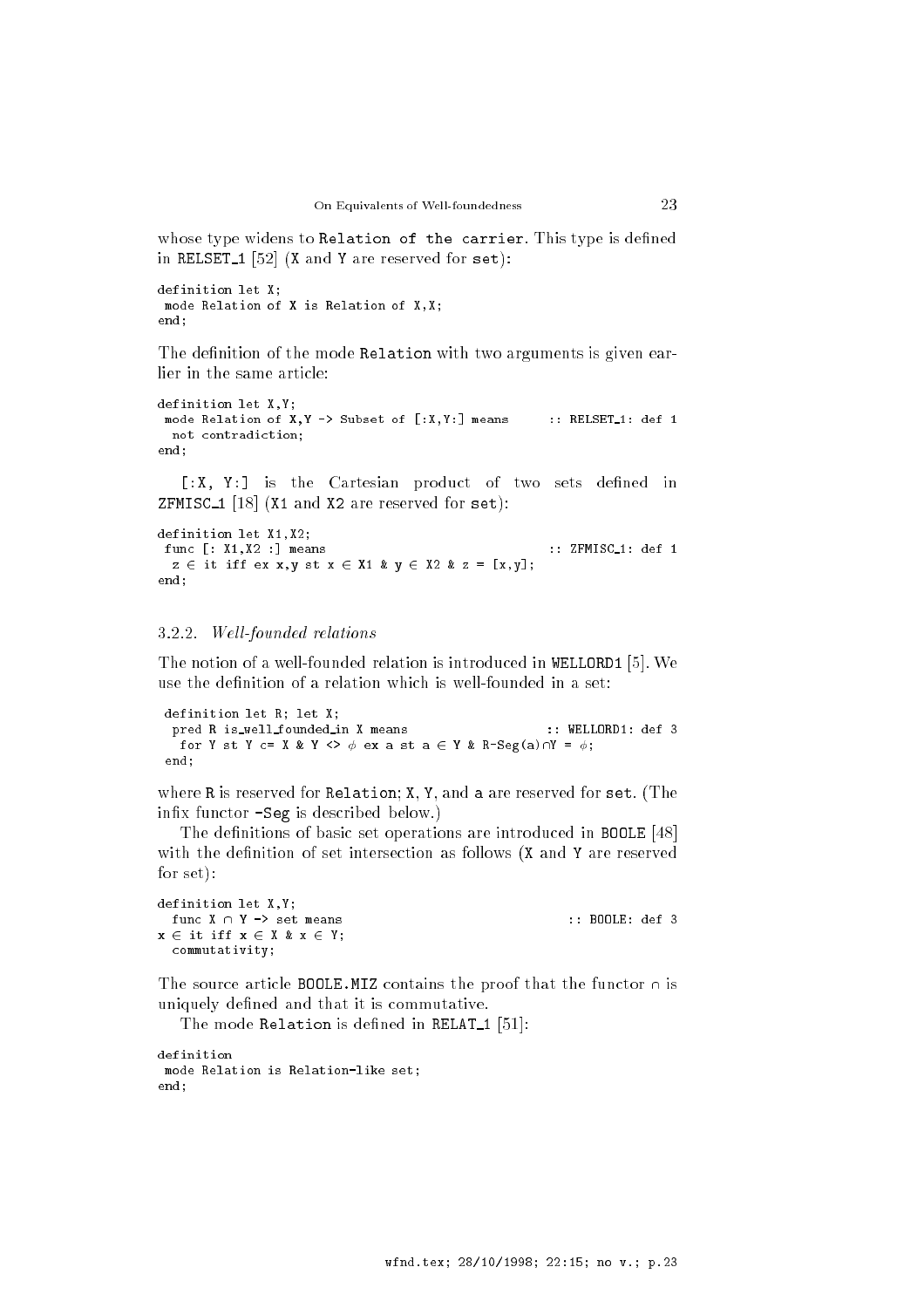and the attribute Relation-like is defined as:

```
definition let IT be set;
  attr IT is Relation-like means \cdots :: RELAT-1: def 1
   x \in IT implies ex y,z st x = [y,z];end:
end; and the second second second second second second second second second second second second second second second second second second second second second second second second second second second second second second
```
With this definition, one can prove that any set of ordered pairs is Relation-like.

The set of all objects (sets) preceding a in R is written with the infix functor  $-Seg$ , defined in WELLORD1 [5]:

definition let R,a; func R-Seg(a) -> set means :: WELLORD1: def 1  $x \in \text{it iff } x \Leftrightarrow a \& [x,a] \in R;$ end;

where R is reserved for Relation; a and x are reserved for set. Note that a does not have to belong to the field of R.

# 3.3. Well-founded induction

The proof that well-foundedness of a relational structure is equivalent to the principle of induction for the structure is easy. In order to facilitate the work and keeping in mind the development of the data base we first proved the following *scheme of minimum* (we could have done all the proofs without it). Given a structure  $R = (U, \prec)$  the following is valid:

$$
\exists x. \mathcal{P}(x)
$$
  
\nR is well-founded  
\n
$$
\overline{\exists x. \mathcal{P}(x) \land \neg \exists y. y \neq x \land \mathcal{P}(y) \land y \prec x}
$$

In MIZAR, this scheme is written as:

```
scheme WFMin {R() \rightarrow \text{non empty RelStr}},
                x() \rightarrow Element of R(),
                P[set]:
 ex x being Element of R() st P[x] &
   not ex y being Element of R()
         st x \Leftrightarrow y \& P[y] \& [y, x] \in the InternalRel of R()
provided
0_0: P[x()] and
0 - 1: R() is well_founded
```
The scheme is expressed in terms of three parameters:  $R()$ –a relational structure,  $x()$ -an element of R's carrier, and a one place predicate P which is a second order free variable. The scheme has two premises which must be supplied when it is used (see below). The predicate P and the constants R and x are parameters of the scheme to be automatically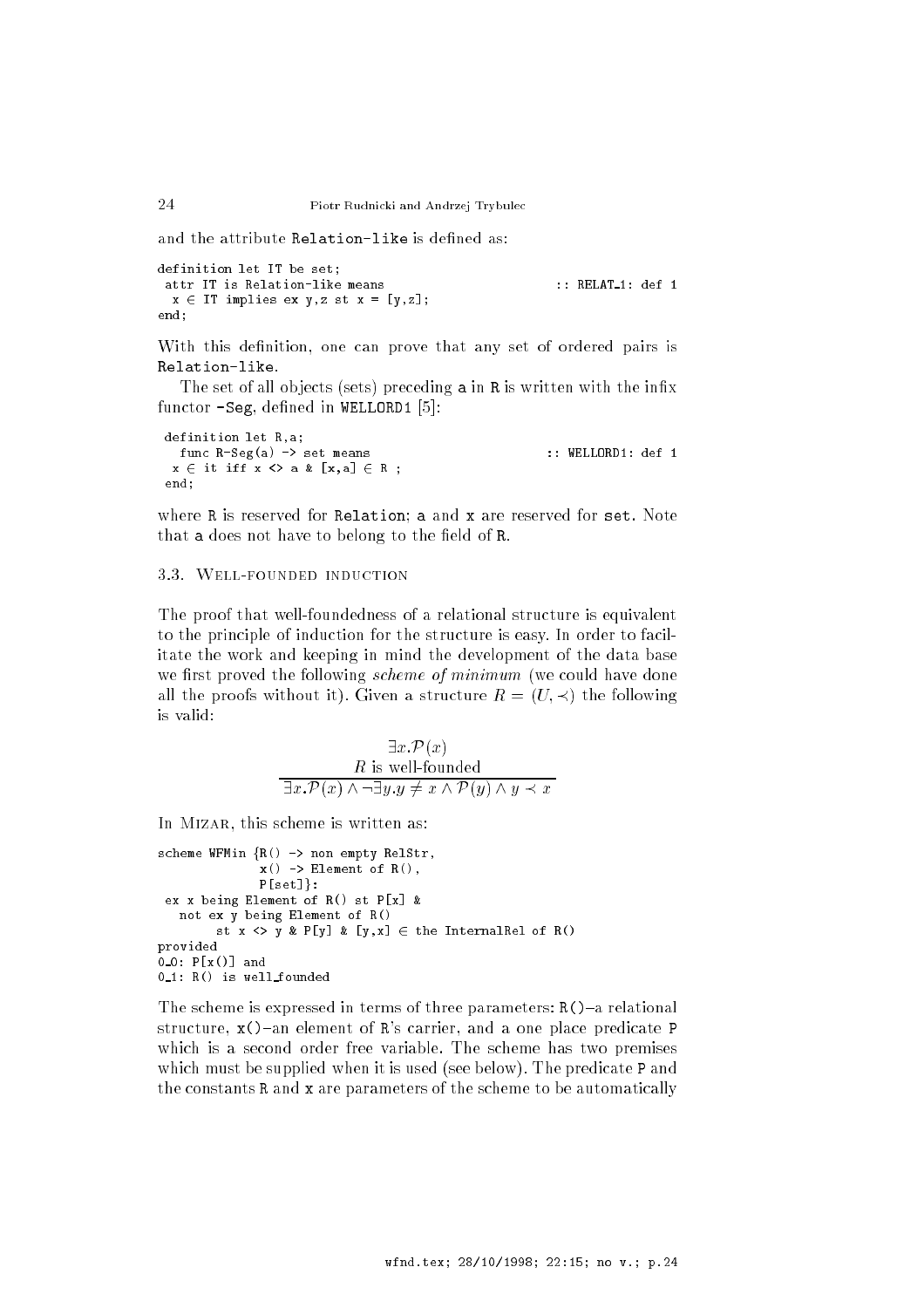reconstructed in each application of the scheme. They are reconstructed by pattern matching the premises and the conclusion of the scheme definition with the premises and the proposition when the scheme is used in a *Scheme-Justification*.

The validity of the scheme is proved in a straightforward way. Let Z be the set of elements of R's carrier which have property P. Z is a subset of R's carrier and because of the first premise, Z is non-empty. Then Z has a minimal element a, as the internal relation of R is well-founded in the carrier of R by the second premise. a is a witness to the existential thesis of the scheme: P[a] holds as a belongs to Z and no other element of R with property P can precede a as a is minimal in Z. The complete proof is in Appendix C.

Here is how T. Franzen [23] sketched the proof of the following:

Theorem 1.  $(U, \prec)$  is well-founded iff the principle of mathematical induction holds for  $(U, \prec)$ .

That the principle of mathematical induction holds for  $(U, \prec)$ means that for every set S, if  $x \in S$  whenever every  $y \prec x$  belongs to S, then  $U \subset S$ .

The theorem is easily proved. In one direction, if  $\prec$  is wellfounded, suppose  $M$  satisfies the condition that x belongs to  $M$ whenever every  $y \prec x$  belongs to M. If M is not all of U,  $U \setminus M$  is non-empty and has a minimal element  $x$ . But  $x$  being minimal in U jalan U lua juu wuxuu gu bu alaa juu w balaagu to All. Thus was alleged M must be all of U. Conversely, if the principle of mathematical induction holds, suppose a subset  $M$  of  $U$  has no minimal element. Then for any x, if y belongs to  $U \setminus M$  for all  $y \prec x$ , x must also belong to  $U \setminus M$ , since otherwise x would be a minimal element of M. So every x belongs to  $U \setminus M$ , i.e. M is empty.

In MIZAR, this theorem is formulated as:

```
theorem WFInd: :: WF iff WFInduction
for R being non empty RelStr holds
R is well founded iff
for S being set
 st for x being Element of the carrier of R
     st (the InternalRel of R)-Seg x c= S holds x \in Sholds the carrier of R c= S
```
(We prefer to have S as an arbitrary set, rather than a Subset of the carrier of R.) The complete proof of the theorem is in Appendix C  $(p. 4–5)$  and it closely follows the proof of T. Franzen, albeit in smaller steps. Let c be the shorthand for the carrier of R and r for the Internalrel of R. In one direction (between hereby" and the matching end), after assumptions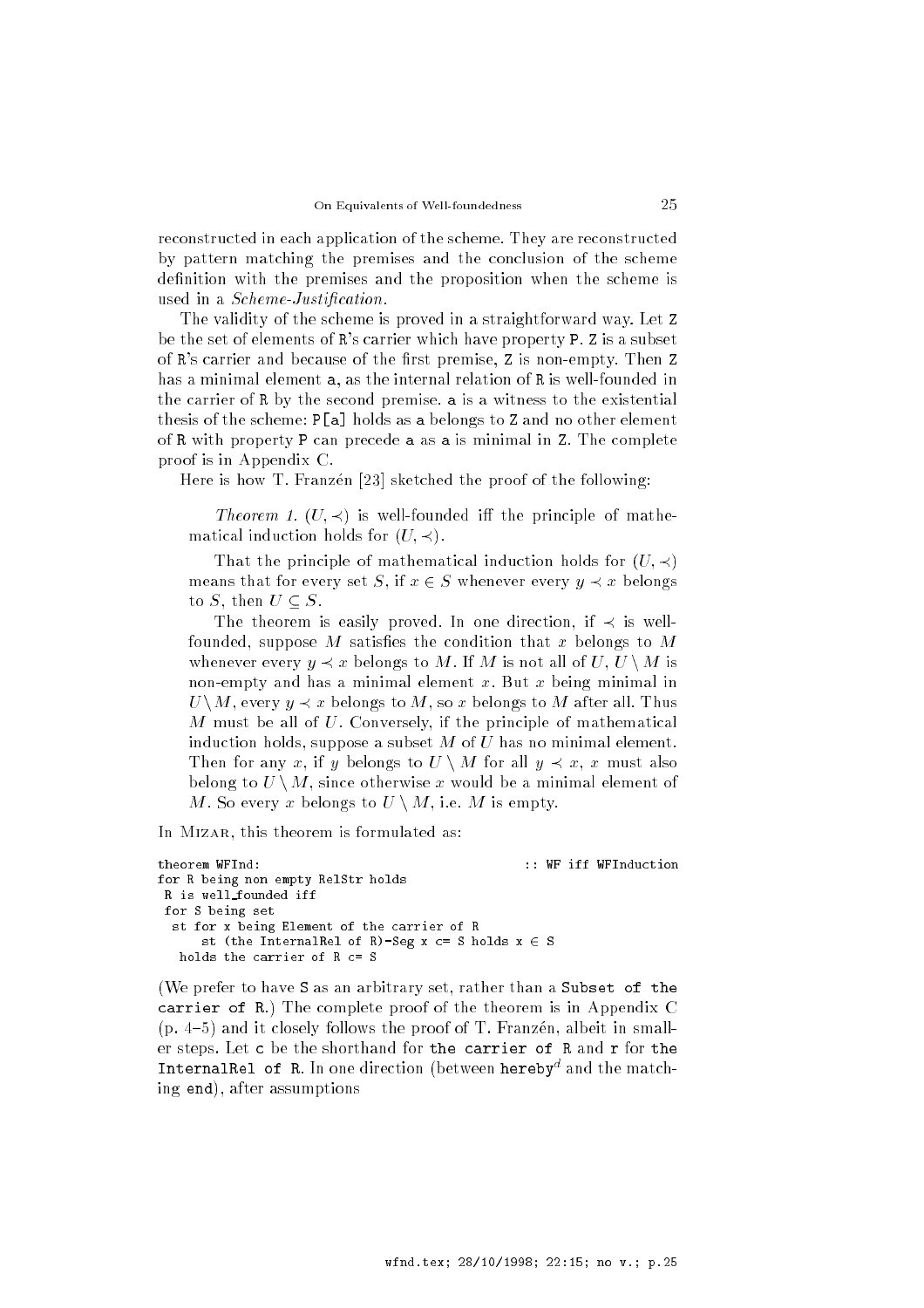```
hereby assume
1 0: R is well founded;
let S be set such that
1.1: for x being Element of c st r-Seg x c= S holds x \in S;
```
let us, for the proof by contradiction,

assume not  $c = S$ ;

which gives an x with the following properties:

1'0:  $x \in c$  & not  $x \in S$ 

And now use the statements labeled<sup>e</sup> 1'1 and 1<sub>-0</sub> as premises to the WFMin scheme to obtain an x0:

```
consider x0 being Element of R such that
1'2: x0 \in c & not x0 \in S and
1'3: not ex y being Element of R
         st x0 \Leftrightarrow y \& y \in c \& not y \in S \& [y, x0] \in rfrom WFMin(1'1, 1_0);
```
But now r-Seg x0 is a subset of S as otherwise we would have an element preceding x0 that is not in S which would contradict the minimality of x0. As a result we have a contradiction because of 1'2 and  $1 - 1$ .

For the proof of the converse (see Appendix C, p. 5), assume the principle of induction and assume that R is not well-founded. Then there is a non-empty subset Y of c that has no minimal element. For any x belonging to c, if r-Seg x is a subset of c $\Upsilon$ , then x does not belong to Y since otherwise Y would have a minimal element. Therefore x belongs to  $c \ Y$  and consequently c is a subset of  $c \ Y$  by the assumed induction. Y is an empty set which yields a contradiction.

With the above theorem, we prove the more familiar version of the induction scheme (see Appendix C, p.  $5{-}6$ ):

```
scheme WFInduction {R() \rightarrow non empty RelStr, P[set]}:
for x being Element of R() holds P[x]
provided
0 - 0: for x being Element of R()st for y being Element of R()
           st y \leftrightarrow x^* [y, x] \in the InternalRel of R() holds P[y]
       holds P[x]
0_1: R() is well founded
```
### 3.4. Existence of recursively defined functions

T. Franzén [23] discusses the following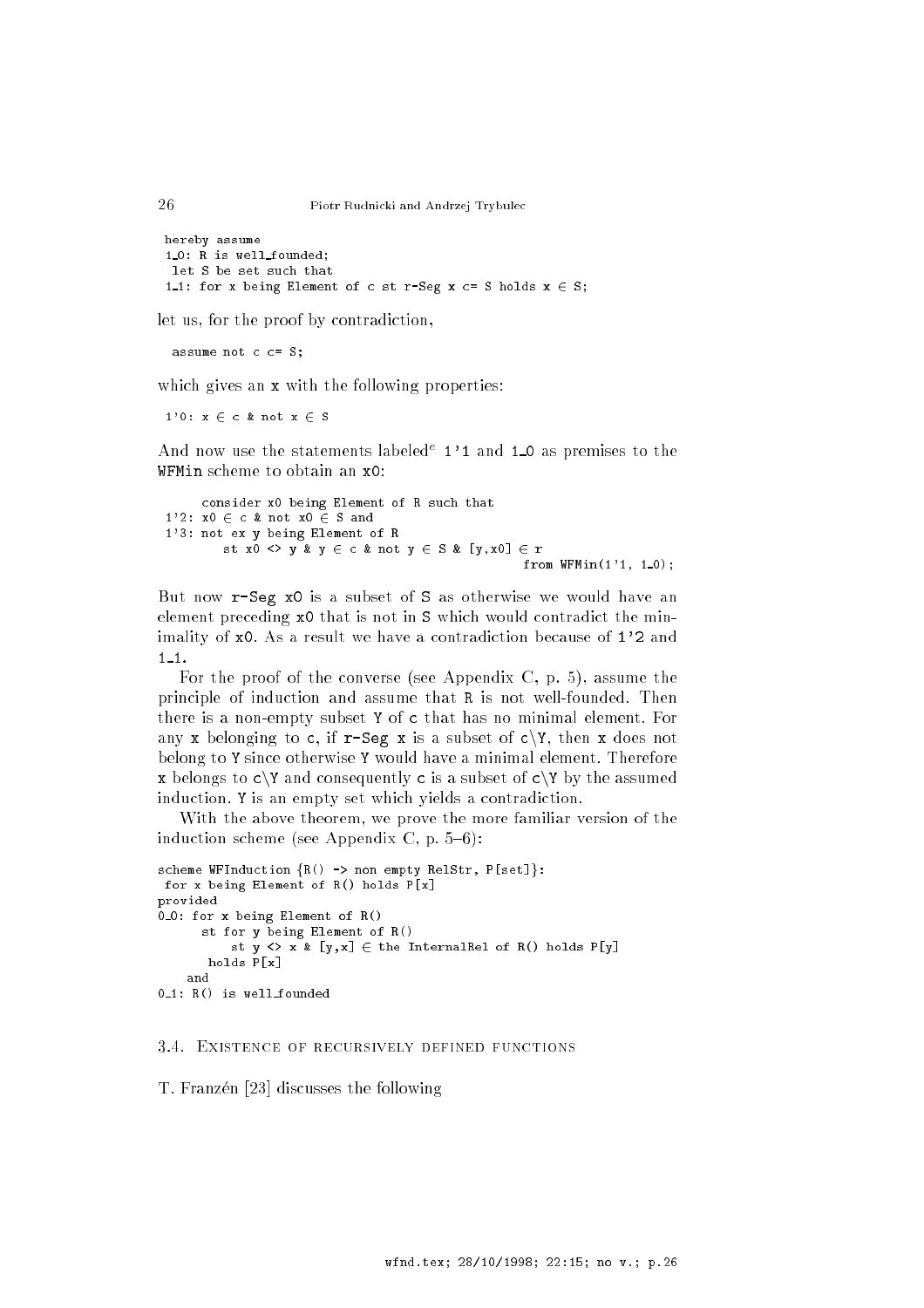*Theorem 2.*  $(U, \prec)$  is well-founded iff the principle of definition by recursion holds for  $(U, \prec)$ .

where the principle of definition by recursion is:

For any set V and function  $H: U \times Z^{\perp} \rightarrow V$ , there is a unique function  $F: U \mapsto V$  satisfying  $F(x) = H(x, F | \{y : y \prec x\})$  for every  $x$  in  $U$ .

where the notation  $F/M$  used above denotes the restriction of the function  $F$  to a subset  $M$  of the domain of  $F$ .

In the process of proving the above theorem in Mizar, we have noticed that well-foundedness is equivalent to the existence of recursively defined functions (without assuming their uniqueness<sup>5</sup>) and separately, well-foundedness is equivalent to the uniqueness of recursively defined functions. Therefore we formed two separate theorems, similarly to J. Harrison [25], who noticed that well-foundedness is equivalent to just the uniqueness part of the recursion theorem. However, he did not prove the equivalence of well-foundedness and just the *existence* of recursively defined functions.

To facilitate formulation of the theorem in MIZAR, we define a predicate saying that a function is recursively expressed by another function:

```
definition
 let R be non empty RelStr, V be non empty set,
     H be Function of
      [:the carrier of R, PFuncs(the carrier of R, V):], V,
     F be Function;
 pred F is_recursively_expressed_by H means
                                                                 \cdotI recur\cdotfor x being Element of the carrier of R
  holds F.x = H.[x, F] (the InternalRel of R)-Seg x];
end;
```
We have departed slightly from the informal definition mentioned above. The domain of H is defined to be the Cartesian product of the carrier of R and the set of all partial functions from the carrier of R to V (instead of all binary relations from the carrier of R to V, since the second argument of H must be a function anyway). The set of all partial functions from  $X$  to  $Y$ , PFuncs  $(X, Y)$ , is originally defined in [17]. The application of a set-theoretic function F to an argument x is written  $F \cdot x$  (defined in [16]).

 $^\circ$  It has been noticed in part due to laziness. There is no single quantifier in Mizar to say that something uniquely exists. Expressing unique existence would require us to type a long formula, so at the first try, we stated just the existence, delaying stating the uniqueness condition until needed. It wasn't needed after all.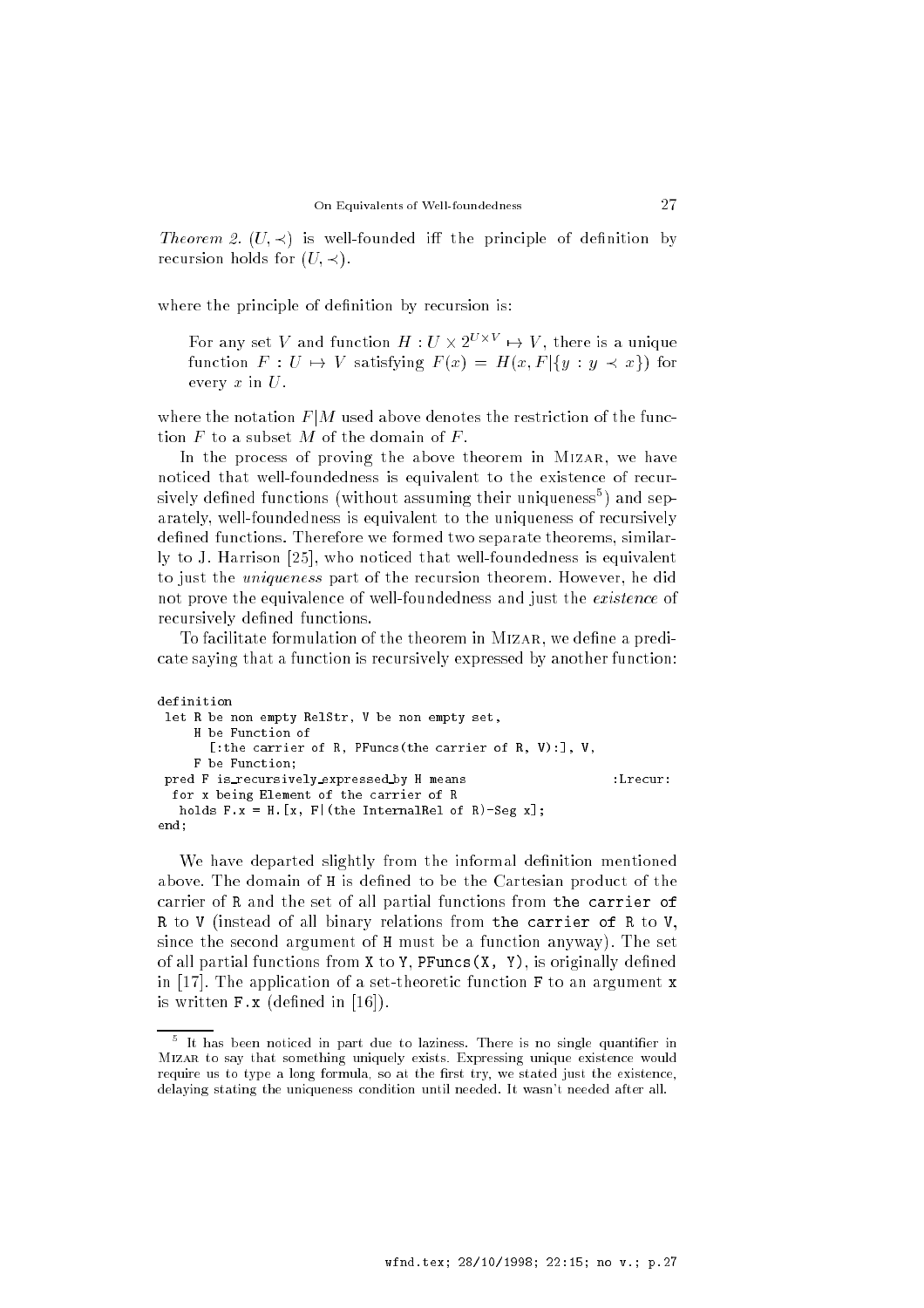The theorem can now be stated:

```
theorem :: Well foundedness and existence
for R being non empty RelStr holds
R is well founded iff
for V being non empty set,
    H being Function of
      [:the carrier of R, PFuncs(the carrier of R, V):], V
  ex F being Function of the carrier of R, V
  st F is recursively expressed by H
```
In the proof (see Appendix D, p.  $6-11$ ), we first introduce some local notation: c for the carrier of R, r for the InternalRel of R and we also introduce a local predicate PDR (for Principle of Defining by Recursion):

```
defpred PDR[ ] means
        for V being non empty set,
            H being Function of [:c, PFuncs(c, V):], V
         ex F being Function of c, V
          st F is recursively expressed by H;
```
The first implication is then stated as:

thus R is well founded implies PDR[ ]

and its MIZAR proof is a routine, albeit lengthy, construction of a function. Here is how T. Franzen [23] sketched the proof:

Essentially, a proof of the existence of the function  $F$  (the uniqueness then being easily proved by induction) must go as follows. Consider functions  $f$  defined on subsets of  $U$  with values in  $V$ . For such a function we say that  $R(f)$  holds if

- 1. for any x in the domain of f,  $\{y : y \prec x\}$  is included in the domain of  $f$ ,
- 2. for any x in the domain of f,  $f(x) = H(x, f | \{y : y \prec x\})$ .

We next establish that if  $R(f)$  and  $R(g)$  hold and x belongs to the intersection of the domains of f and q, then  $f(x) = q(x)$ . This is proved by induction, using the well-foundedness of  $\prec$ . We then define F as the union of all f such that  $R(f)$ , which is shown to be a maximal f with the property  $R(f)$ . Then, to establish that the domain of F is in fact all of U, we prove by induction that every  $x$ belongs to the domain of some f such that  $R(f)$ . (Here, if  $\prec$  is not assumed transitive, we need to use the transitive closure of  $\prec$ .)

In MIZAR, after making appropriate assumptions, we introduce  $f$ s the subset of all partial functions from c to V whose domains are lower sets of R (see Appendix B, p. 2-3, for the definition of lower) and which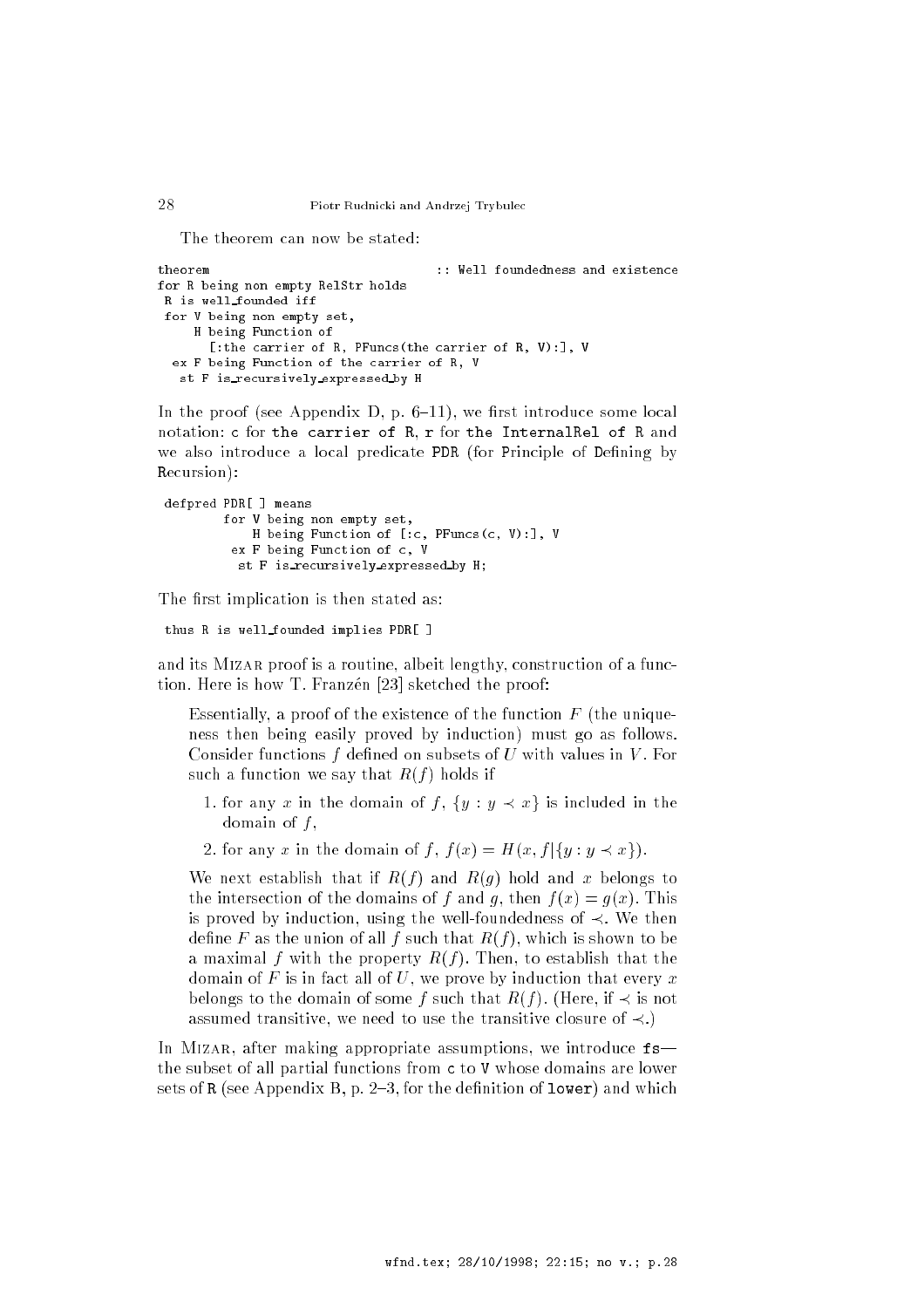are recursively expressed by H on their domains. This is done with the premise-less scheme PFSeparation (see Appendix B, p. 2) which was proved using other schemes for subset separation.

```
consider fs being Subset of PFuncs(c, V) such that
1'0: for f being PartFunc of c, V holds f \in fs iff
     dom f is lower \&for x being set st x \in dom f
     holds f.x = H.[x, f | r-Seg x] from PFSeparation;
```
Let **urs** be the union of **is.** First, in a unlabeled diffuse statement<sup>,</sup> (between now and the matching end), we show that  $\texttt{ufs}$  satisfies the conditions of the auxiliary theorem Funion<sup>g</sup> (see Appendix B) and then we upgrade its type from set to Function:

reconsider ufs as Function by Funion;

From now on we can use ufs in contexts where a function is expected. Our goal is to show that ufs is the sought for function from c to V; therefore, we characterize its domain and range.

```
1'1: dom ufs c = c. . .
1'2: rng ufs c= V
```
In the diffuse statement labeled  $1'3$ , we demonstrate that  $\mathbf{ufs}$ , on its domain, is recursively expressed by H.

```
1'3: now let x be set;
      assume x \in dom ufs;
      thus ufs.x =.
                    H. [x, ufs \mid r-Seg x] by ...end:
     end;
```
In another diffuse reasoning we show that the domain of ufs forms a lower set of R.

```
1'4: now let x, y be set; assume
     2_0: x \in dom ufs & [y, x] \in r;
      hence y \in dom ufs by ...
     end;
```
Now, in a longer proof we show that:

 $1'5$ : dom ufs = c

which together with 1'2 allows us to

reconsider ufs as Function of c, V by ...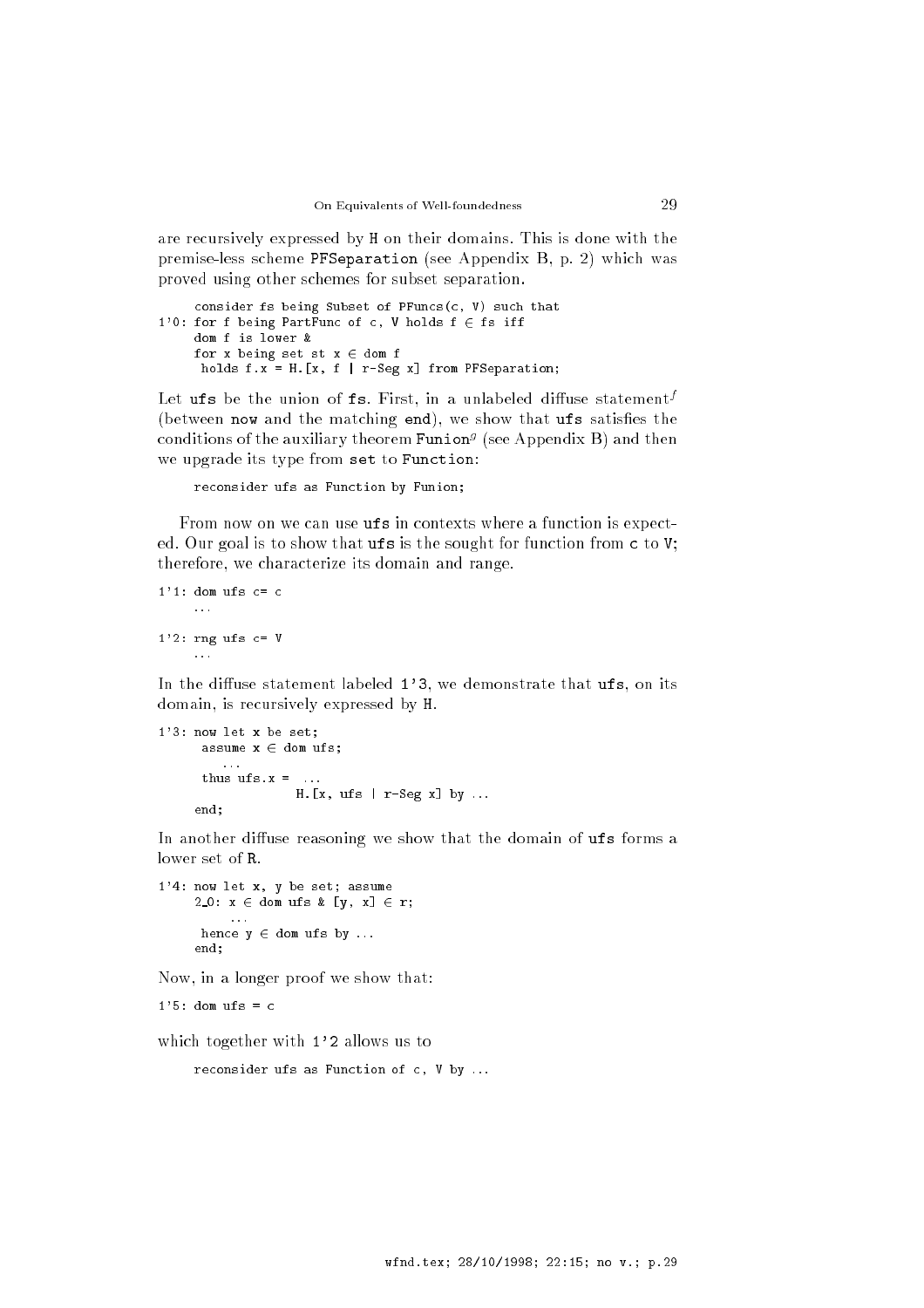ufs is the sought for function from the carrier of R into V, and since at this point, we are to prove an existential formula, we

take ufs;

and what remains to be proven is that ufs is recursively expressed by H. We complete the proof by proving its definitional expansion (see label Lrecur on page 27).

```
let x be Element of c;
thus thesis by 1'5, 1'3;
```
Note that 1'3 with equality 1'5 proves the expected equality, namely:

 $ufs.x = H[x, ufs | r-Seg x]$ 

written here as thesis," which—inside a proof—denotes the formula that must be concluded in order to complete the proof.

This completes the proof that well-foundedness implies the existence of recursively defined functions.

The proof of the converse, which is that the existence of recursively defined functions on a relational structure without assuming their uniqueness implies that the structure is well-founded, is more interesting. The sketch of the proof for  $(U, \prec)$  given by T. Franzen [23] is as follows:

Assuming the principle of definition by recursion to hold, we get pretty immediately that the relation is well-founded. For we can then define a rank function (from  $U$  into an ordinal):

$$
rk(x) = \sup_{y \prec x} rk(y).
$$

and note that

$$
y \prec x \text{ implies } rk(y) \in rk(x)
$$

implying that  $\prec$  is well-founded.

But of course this argument presupposes quite a lot of set theory, and in fact uses the replacement axiom.

We have found his proof quite sketchy and in fact we could not sort out how to directly use the replacement axiom, however, we followed his approach.

The main steps of the proof in MIZAR are as follows (the complete proof is in Appendix D, p.  $10-11$ .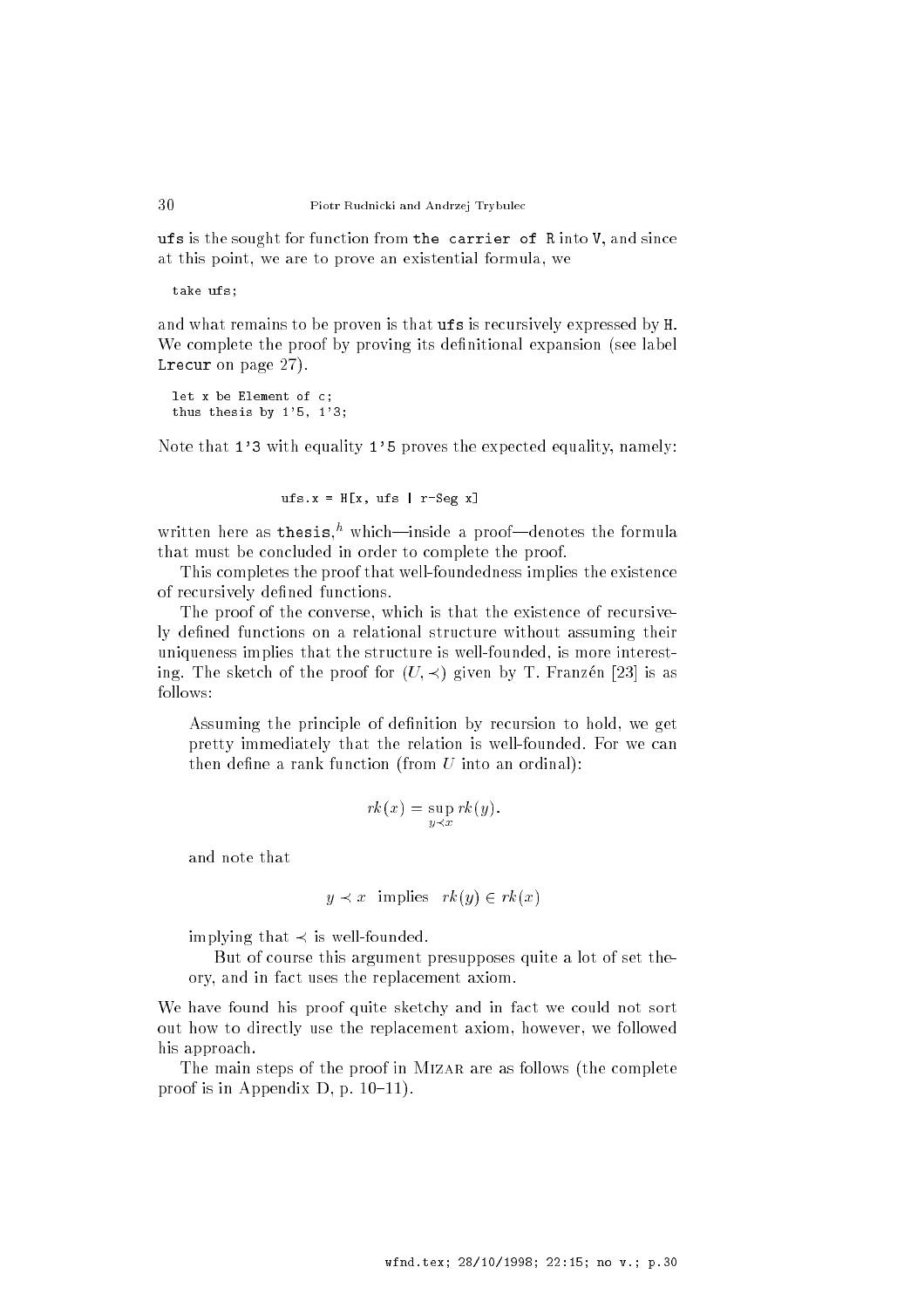assume <sup>0</sup> 0: PDR[ ];

For the range type of the rank function we take the cardinal successor of  $\aleph_0 \cup \overline{\overline{c}}$ , in Mizar:

```
reconsider ac = alef 0 + ' Card c as infinite Cardinal;
set V = nextcard ac;
```
The following rank function rk is guaranteed to exist by the assumption labeled  $0_0$ , therefore:

```
consider rk being Function of c, V such that
0'2: rk is_recursively_expressed_by H by 0_0;
```
but first we have to construct function H. This function is obtained with the help of scheme Kappa2D [11].

```
consider H being Function of [:c, PFuncs(c, V):], V such that
0'1: for x being Element of c,
          p being Element of PFuncs(c, V)
       holds H.\overline{[x,p]} = \sup \text{rng } p \text{ from } Kappa2D(0'0);
```
The application of this scheme requires the following premise

```
0'0: for x being Element of c, p being Element of PFuncs(c, V)
      holds sup rng p \in V
```
We were lucky to find the development of the theory of cardinals in the MML  $(G.$  Bancerek  $[7, 9]$  to be sufficiently advanced to make the proof of 0'0 an exercise. The proof hinges on the following property of regular cardinals: the supremum of a subset X of a regular cardinal M belongs to M provided the cardinality of X is smaller than M. This fact has been stated as a potentially useful lemma (in the preliminaries, Appendix B, p. 2):

```
theorem Reg0:
 for M being regular Aleph, X being set
  st X c= M & Card X \in M holds sup X \in M
proof let M be regular Aleph;
   cf M = M by CA\overline{A}D_5:def 4;hence thesis by CARD 5:38;
end:end;
```
We found the key facts for proving the lemma in the MML. The complete proof of  $0'$  0 is as follows: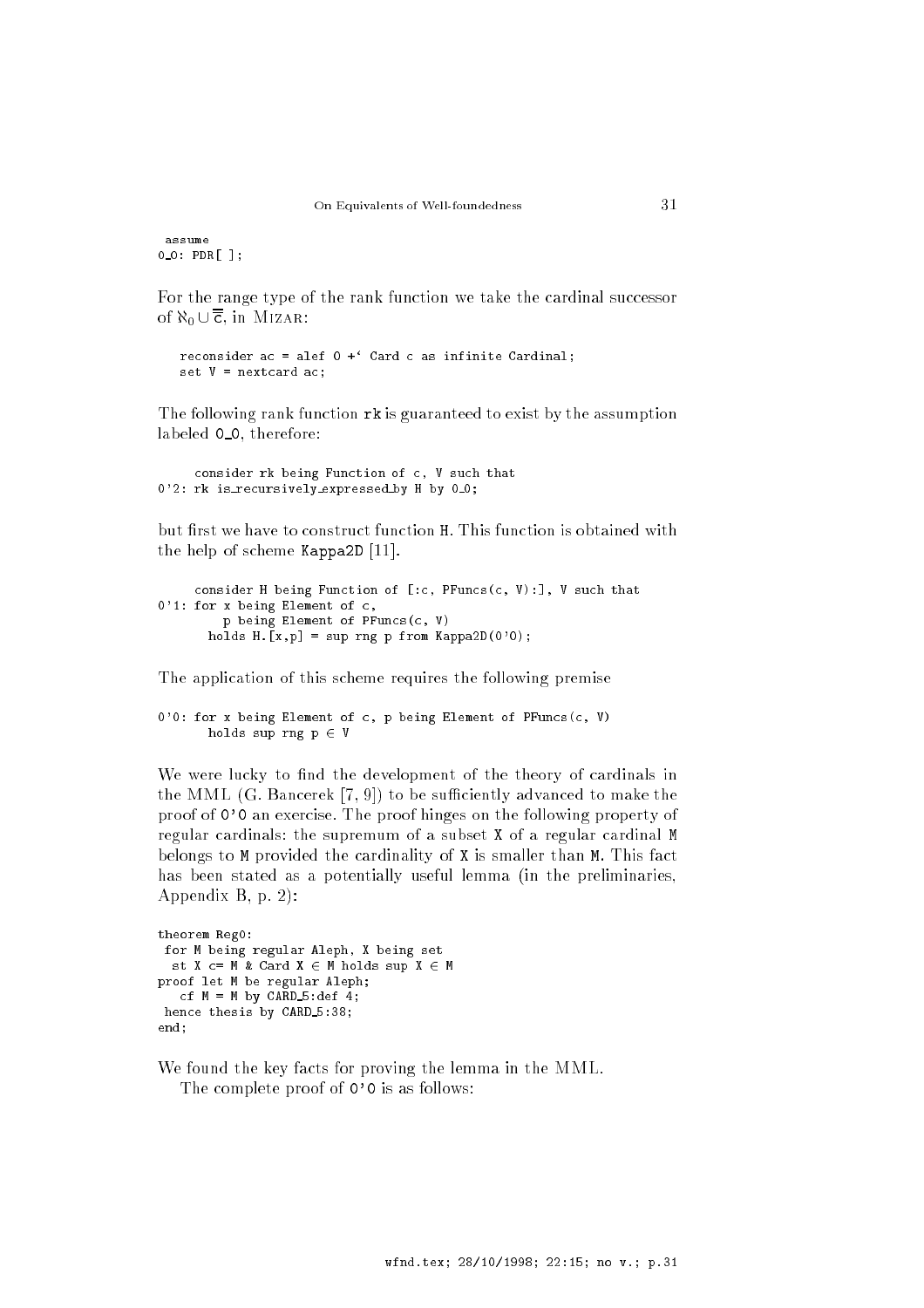```
32 Piotr Rudnicki and Andrzej Trybulec
```

```
proof let x be Element of c, p be Element of PFuncs(c, V);
     Card dom p c= Card c & Card rng p c= Card dom p
                                              by CARD 1:27, 28; then
1'0: Card rng p c= Card c by BOOLE:29;
     Card c = ac by CARD 4:72; then
1'1: Card rng p c= ac by 1'0, BOOLE:29;
     ac \in V by CARD<sub>-1</sub>:32; then
1'2: Card rng p \in V by 1'1, CARD_1:18;
     V is regular by CARD 5:42;
hence sup rng p \in V by 1'2, Reg0;
```
Note the usage of the key fact that a cardinal successor of an infinite cardinal is regular, theorem  $CARD_5:42$  [9].

Using the rank function  $rk$  we prove that  $R$  is well-founded by definitional expansion (Section 3.2).

let Y be set; assume  $0 - 1$ : Y c= c & Y <>  $\phi$ ;

end;

and let  $m$  be the infimum of the  $rk$  image of  $Y$ , formally

 $\texttt{Set}$  m =  $\texttt{IIII}$  (rk i);

 $rk^{\circ}$  Y is non-empty, so from the properties of ordinals stated in [3, 4] we have that  $m \in \mathbf{rk} \circ Y$ . Therefore consider an a that rk maps to m:

 $0.5: a \in$  dom rk & a  $\in$  Y & rk.a = m

It remains to be proven that a is minimal in Y, therefore

take a; thus  $a \in Y$  by 0'5; assume  $r-Seg(a) \cap Y \Leftrightarrow \phi$ ;

and we have to show a contradiction. From the last assumption there is an e such that

 $0'$ 7: e  $\in$  r-Seg a & e  $\in$  Y

rk.e is an ordinal belonging to rk r and thus is a superset or the infimum

```
0'8: m c = rk.e
```
Since rk is recursively expressed by H (see 0'2) we would like to show rk.a = sup rng (rk | r-Seg a) as stated in  $0'$ 1. However, in order to use  $0'1$  we have to 'help' the MIZAR type checker by introducing a new ob ject with the type appropriate to substitute for p in 0'1:

reconsider rkra = rk | r-Seg a as Element of PFuncs(c,V)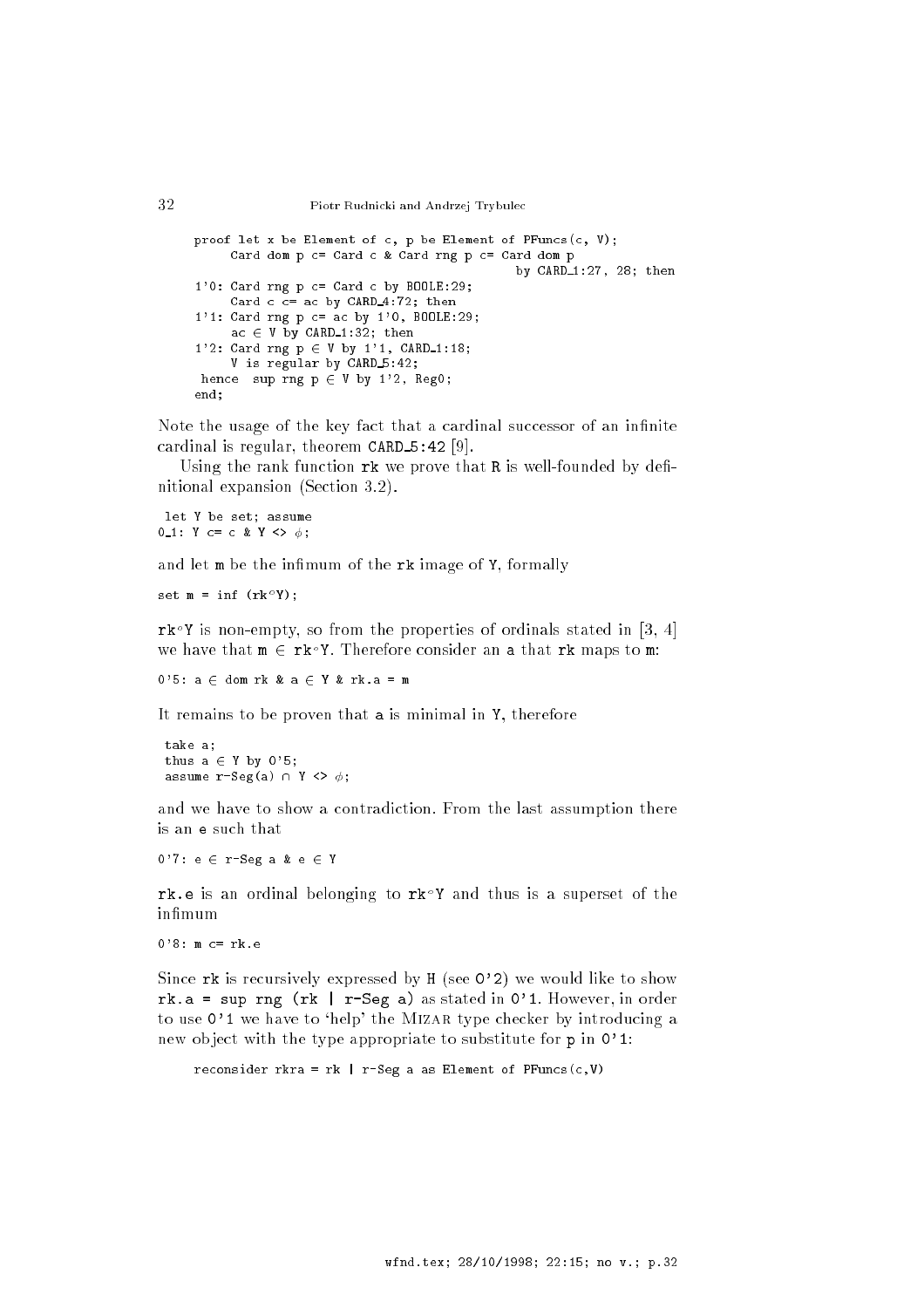Now we infer:

 $0'9$ : rk.a = H. [a, rkra] by  $0'2$ , Lrecur .= sup rng rkra by  $0'1$ ;

Because of  $0'7$ ,  $rk.e \in rng$  rkra and thus belongs to the supremum of rng rkra which by 0'9 and 0'5 is equal to m.

We have a contradiction by 0'8 as no set can be a subset of one of its elements (theorem 7 [3]).

#### 3.5. Uniqueness of recursively defined functions

The proof that uniqueness of recursively defined functions is equivalent to well-foundedness is split into two implications as the conditions under which the implications hold are slightly different. The complete proofs are in Appendix E.

#### 3.5.1. Uniqueness implies well-foundedness

The formal statement of the theorem in MIZAR is a bit long.

```
for R being non empty RelStr,
   V being non trivial set
st for H being Function of
                [:the carrier of R, PFuncs(the carrier of R, V):], V,
       F1, F2 being Function of the carrier of R, V
     st F1 is recursively expressed by H &
       F2 is recursively expressed by H
     holds F1 = F2holds R is well founded
```
The above theorem does not hold for trivial range types (empty or singleton) of recursively defined functions.

The proof of the theorem is straightforward. Since  $V$  is non-trivial, it has at least two elements, call them a0 and a1, a0  $\leftrightarrow$  a1. We construct two functions, F1 and F2 from  $c$ —the carrier of R—into V. F1 maps each element of c to a0, while F2 maps the well-founded part of c to a0 and the remaining elements to a1. The well-founded part of R is defined as follows (see Appendix B, p. 3):

```
let R be RelStr;
func well_founded-Part R -> Subset of R means :LwfPart:
 it = union {S where S is Subset of R : S is well founded lower};
 existence proof
   :: . . . show that it is a Subset of R
 end;
uniqueness; :: obvious
end:
end;
```
Note how the definiens uses the Fraenkel operator (see endnote on page 38).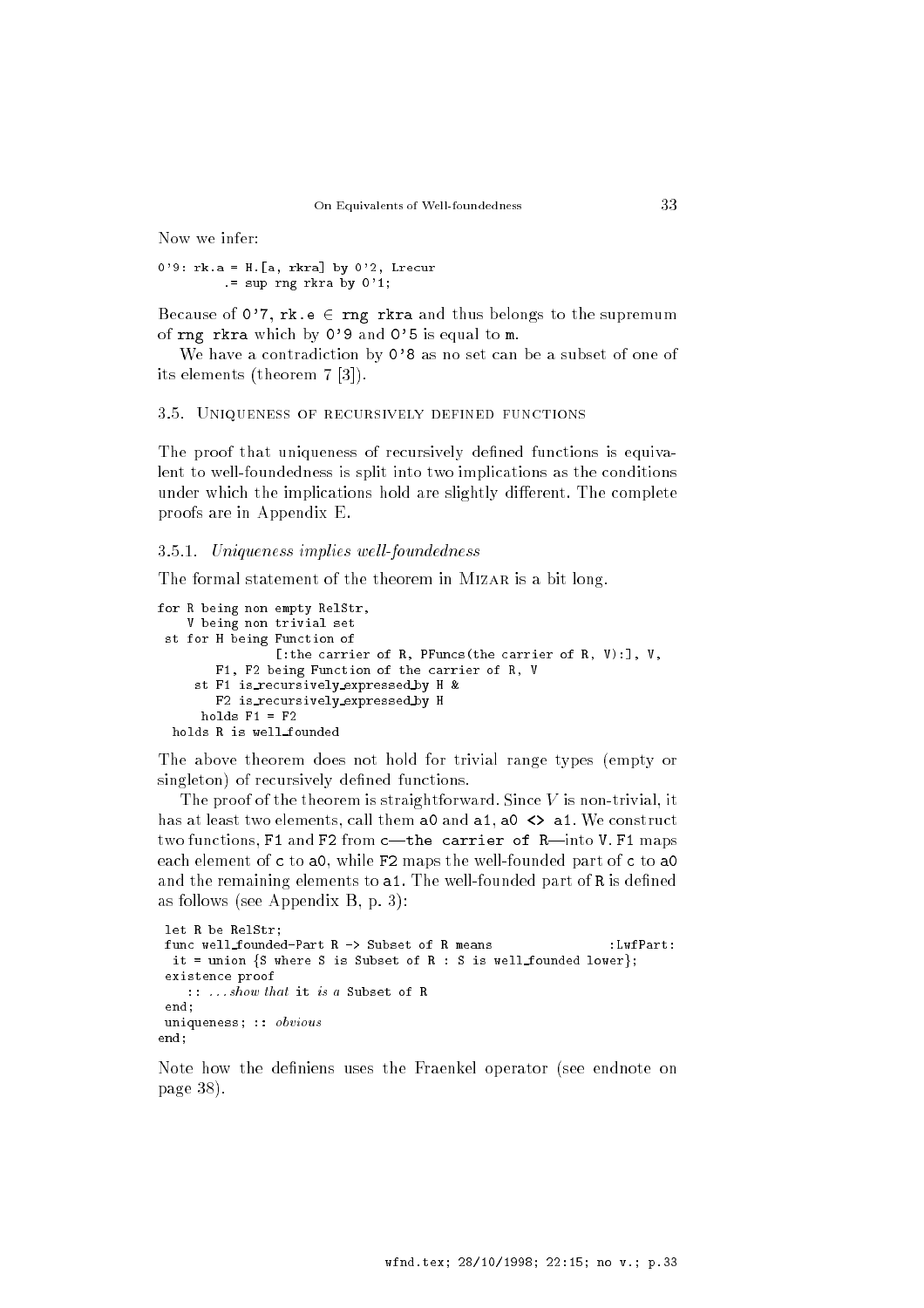Let wfp be a shorthand for the well-founded part of R. F1 is formally introduced:

set  $F1 = c$  --> a0,

while in order to define F2, we first introduce two auxiliary functions and make F2 their union (function overriding).

```
F3 = c \text{ --} > a1,F4 = wfp --> a0
F2 = F3 + F4;
```
First we prove that F1 and F2 are indeed functions from the carrier of R into V and then that they are recursively expressed by the same H. Therefore, by assumption they are equal. If R were not wellfounded, then there would be an x in the non-well-founded part of R. But then  $F1.x = a0$  and  $F2.x = a1$  which leads to a contradiction.

#### 3.5.2. Well-foundedness implies uniqueness

The proof of the following theorem requires only a routine application of induction, the scheme WFMin in this case.

```
for R being non empty well founded RelStr,
    V being non empty set,
    H being Function of
            [:the carrier of R, PFuncs(the carrier of R, V):], V,
   F1, F2 being Function of the carrier of R, V
  st F1 is recursively expressed by H &
     F2 is recursively expressed by H
  holds F1 = F2
```
After introducing the arbitrary but fixed constants for R, V, H, F1, and  $F2$  (Appendix E, p. 14) we

assume that 0\_0: F1 is\_recursively\_expressed\_by H and 0\_1: F2 is\_recursively\_expressed\_by H;

and switch to a proof by contradiction:

assume F1 <> F2; then consider x being Element of c such that  $0'1: F1.x \Leftrightarrow F2.x$ 

Now we are ready to apply the scheme WFmin but first we have to state the premises to the scheme such that they exactly match the premises expected by the scheme definition (when checking the correctness of a scheme application Mizar attempts only a rudimentary pattern matching). Here are the premises as required by WFmin: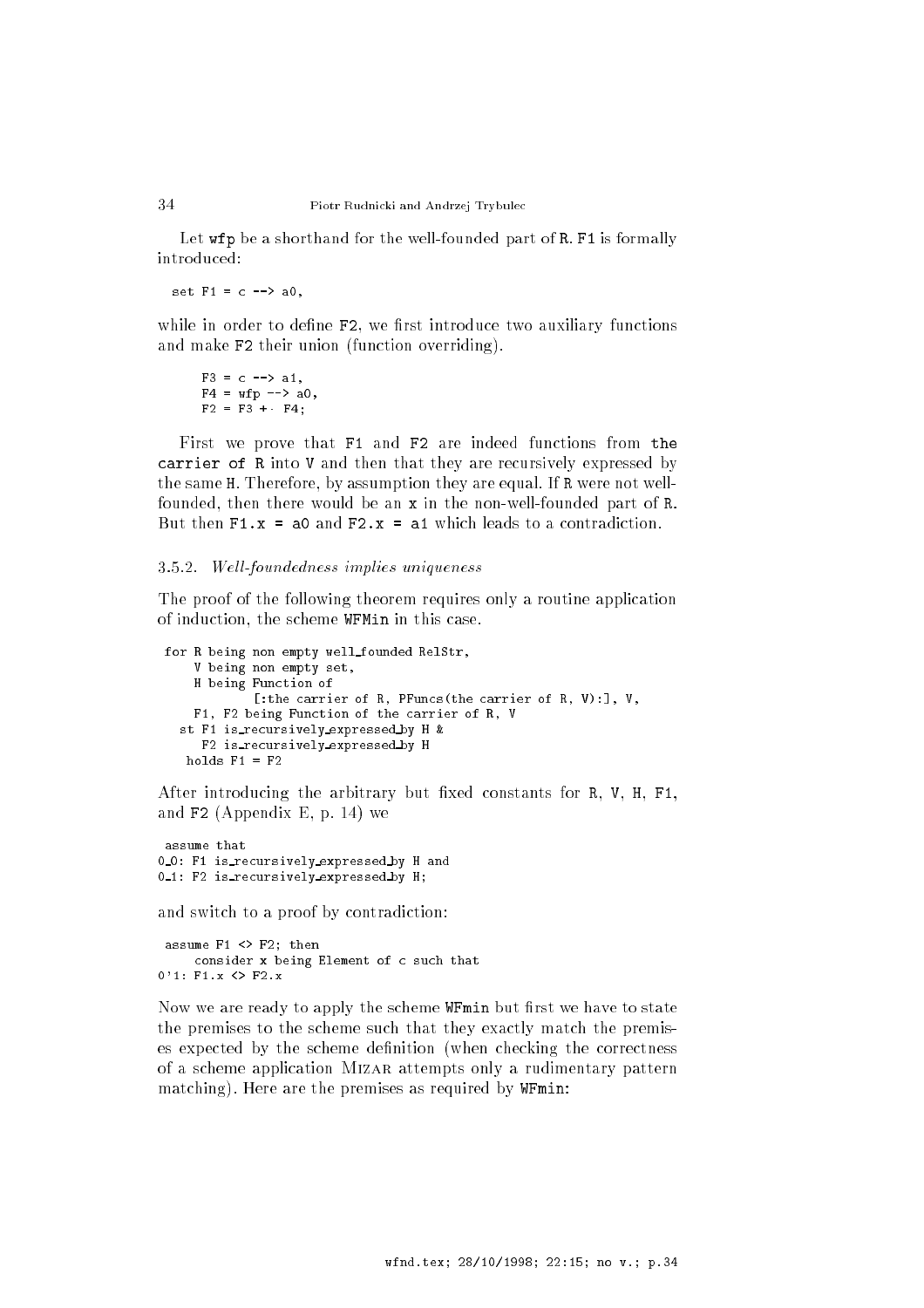reconsider x as Element of R by ...; 0'2: F1.x <> F2.x by 0'1; <sup>0</sup>'3: <sup>R</sup> is well founded;

and from WFmin we have a minimal x0 where F1 and F2 differ:

```
0'4: F1.x0 <> F2.x0 and
0'5: not ex y being Element of R
        st x0 <> y & F1.y <> F2.y & [y,x0] \in r from WFMin(0'2, 0'3);
```
With 0'5 it is simple to show that  $F1$  | r-Seg x0 = F2 | r-Seg x0, and then

 $F1.x0 = H.[x0, F2 | r-Seg x0] by 0.0, Lrecur$  $F2.x0 by 0_1$ , Lrecur;

which contradicts  $0'4$ .

3.6. NON-EXISTENCE OF DESCENDING  $\omega$ -CHAINS

The MIZAR definition of a descending  $\omega$ -chain takes the form of defining an attribute:

```
definition
 let R be RelStr, f be sequence of R;
 attr f is descending means \qquad \qquad :Lchain:
for n being Nat
 holds f.(n+1) <> f.n & [f.(n+1), f.n] \in the InternalRel of R;
end:
end;
```
We embark on proving the following:

```
theorem
                                                         :: omega chains
for R being non empty RelStr holds
 R is well founded iff not ex f being sequence of R st f is descending
```
Again we use the shorthand c for the carrier of R and r for the InternalRel of R. The proof by contradiction of the first implication is stated in a diffuse conclusion (between hereby and the matching end, see endnotes) and starts:

```
hereby assume R is well founded; then
1'0: r is_well_founded_in c by Lwell;
     given f being sequence of R such that
1.0: f is descending;
```
rng f is non-empty and is a subset of a well-founded set c, so let a be a minimal element of rng f. For a natural n, we have  $f.n = a$ , but then  $f.(n+1)$  precedes a in rng  $f$  which contradicts the minimality of a in rng f. The complete proof is in Appendix F.

The proof of the converse is also by contradiction and starts as follows: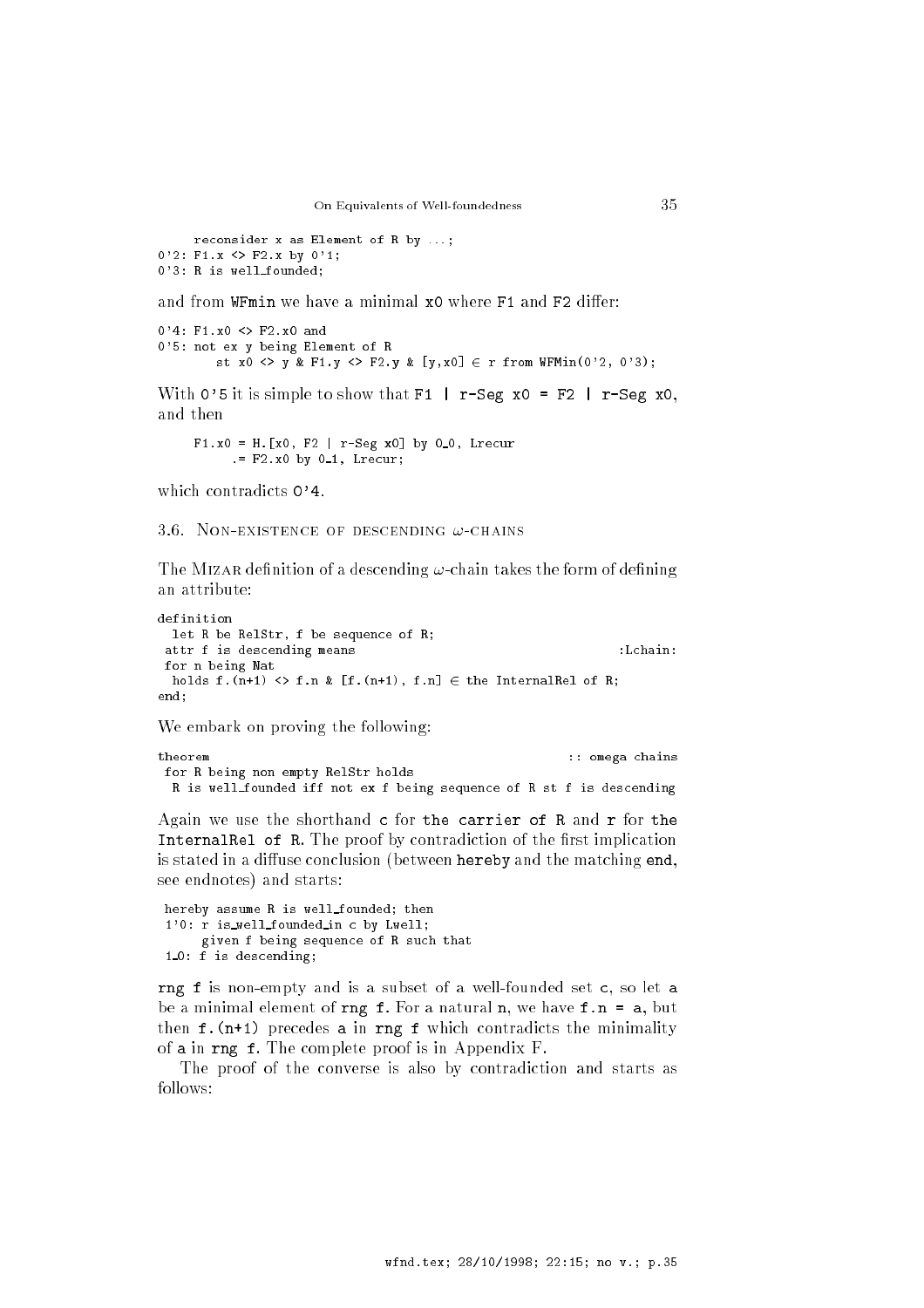```
assume
0_0: not ex f being sequence of R st f is descending;
 assume not R is well founded; then
     not r is well founded in c by Lwell; then
     consider Y being set such that
0'0: Y c= c & Y <> \phi and
0'1: for a being set holds
       not a \in Y or r-Seg(a) \cap Y \iff \phi by ...
```
and now we construct  $f$ —a descending sequence of Y. We do so with the help of a scheme LambdaRecEx [29] that assures existence of recursively defined functions on natural numbers. We will set f. (n+1) to an arbitrary element of  $r-Seg(f.n)$  but for this we need an indefinite description operator. We had to define one as there is no such operator in the MIZAR language and there was no appropriate functor in the  $MML$ :

```
definition let S be set; assume
0.0: contradiction:
\overline{\phantom{a}} 0: contradiction; \overline{\phantom{a}}func choose S -> Element of S means
  not contradiction; :: whatever, no need for a label
 correctness by 0_0;
end:end;
```
This definition may look a bit unusual as it is based on a condition that can never be satisfied. But this only means that we will not be able to use the definiens—and we are not planning to. The definiens in that definition can be an arbitrary syntactically correct formula. The functor choose applied to a set S returns a set whose type is Element of S. The built-in processing of this type guarantees that a set x whose type is Element of S satisfies  $x \in S$  only for non-empty S.

We introduce **f** as follows:

```
consider f being Function such that
0'2: dom f = \text{NAT} and
0'3: f.0 = choose Y and
0'4: for n being (Element of NAT), x being set
      st x = f.n holds f.(n+1) = choose (r-Seg(x) \cap Y)from LambdaRecEx;
```
The completion of the proof is now routine. We show that f forms a descending sequence with values in c. First we prove that rng f c= c (using the definitional expansion of  $c=$ ) and this allows us to state:

f is Function of NAT, c by  $0'2$ , FUNCT  $2:4$ ; then reconsider f as sequence of R by  $NORMSP_1:def 3;$ 

and the remaining conditions required for f to be a descending sequence are easily proven. This contradicts assumption 0 0.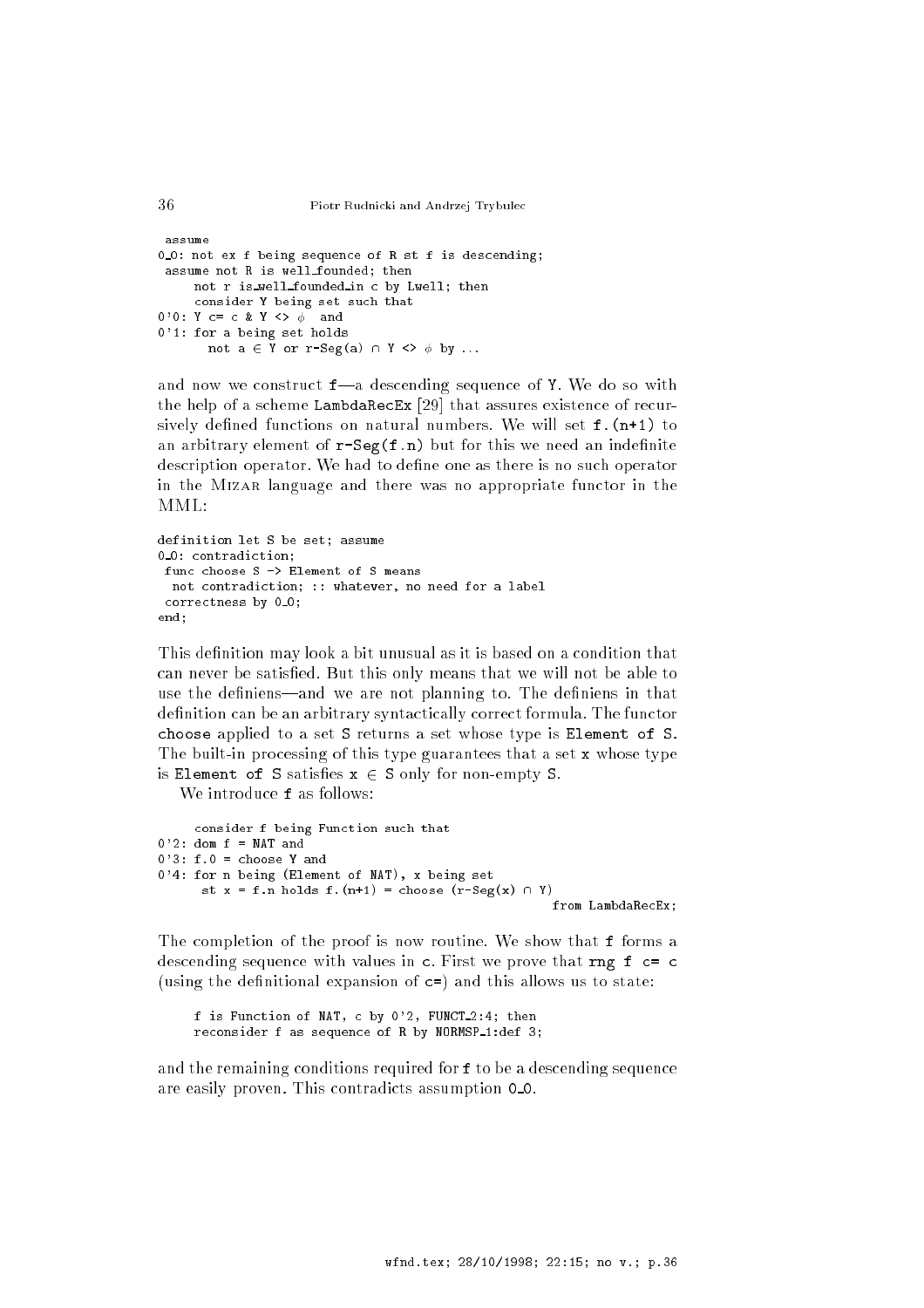#### 4. Conclusions

We have proven in MIZAR some statements equivalent to the wellfoundedness of a relational structure. One of the statements, namely that the existence of recursively defined functions (without requiring uniqueness) on a relational structure implies that the structure is well-founded, seems not to be widely known. Its proof required some advanced notions of set theory and we were fortunate to find the needed notions already formalized in the MML. The development of such a data base for mathematics is a challenge. The current organization of the MML makes searching for needed facts an arduous task. Proofs in Mizar tend to be lengthy either due to the lack of expressive power of the language or the level of detail required by the verifier.

The MIZAR experience indicates that computerized support for mathematics aiming at the QED goals cannot be designed once and then simply implemented. A system of mechanized support for mathematics is likely to succeed if it has an evolutionary nature. The main components of such a system—the authoring language, the checking software, and the organization of the data base—must evolve as more experience is collected. At this moment it seems difficult to extrapolate the experience with MIZAR to the fully fledged goals of the QED Project. However, the people involved in MIZAR are optimistic.

#### Acknowledgments

The research was funded by the NSERC OGP Grant No. OGP9207. Trybulec's visit was made possible by the NATO Collaborative Research Grant No. CRG 951368.

Kevin Charter helped in improving the presentation. We thank Bob Boyer and Paul Jackson for their remarks.

#### **Notes**

- $\degree$  -Clusters are used to express the following relationships:
- (i) Conditional clusters are used to say that any ob ject having a property expressed by an attribute also has another property expressed by another attribute. For example,
	- cluster non trivial -> non empty set;
	- says that every non trivial set is non empty.
- (ii) Functorial clusters say that a term constructed with a specific functor has a certain property expressed by an attribute. For example:

cluster  $\{ y, z \} \rightarrow \text{non empty};$ 

says that an ordered pair is a non-empty set (Section 2.4).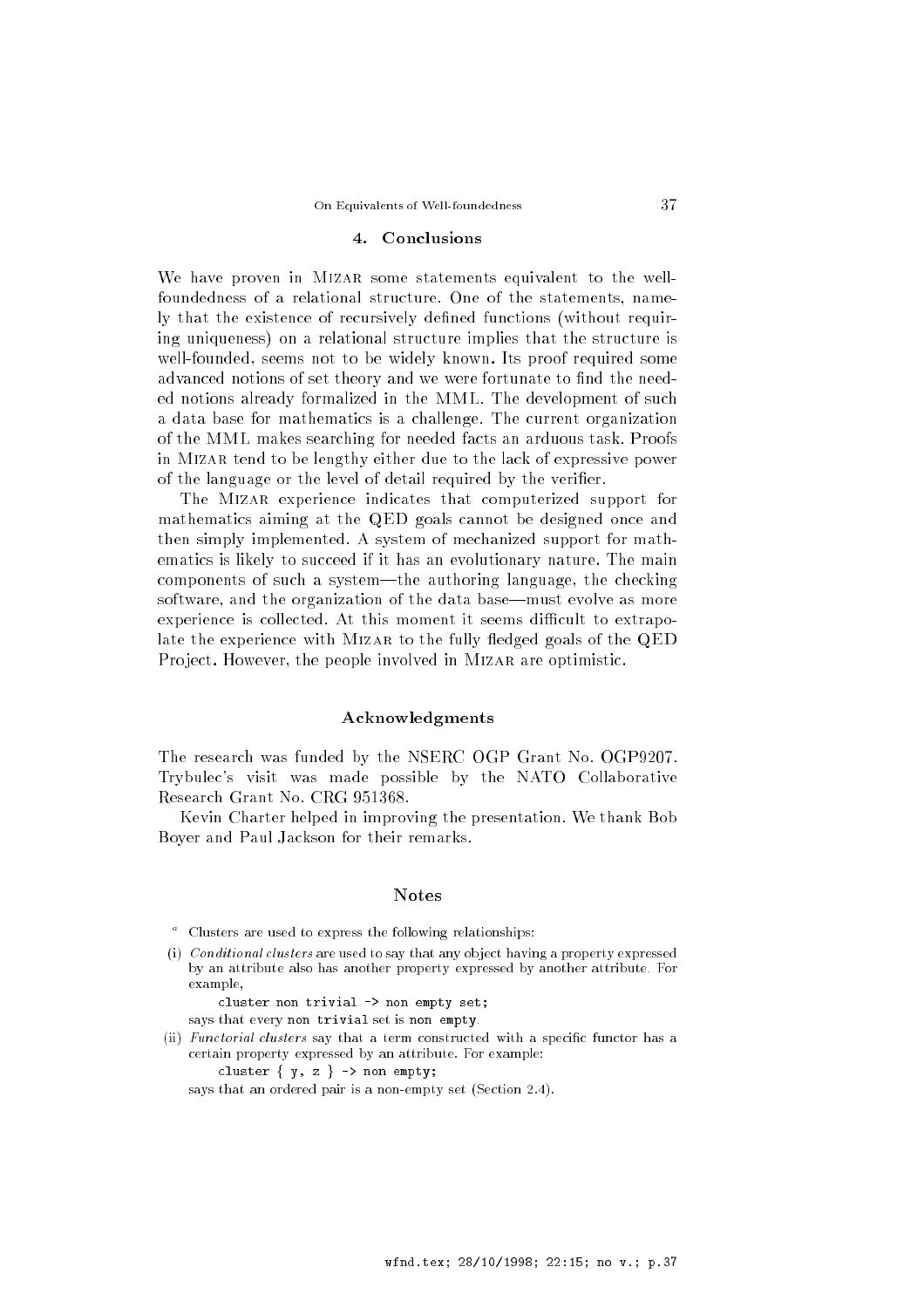(iii) *Existential clusters* are used to define new type expressions that involve attributes. For example,

cluster non empty well founded RelStr;

see Section 3.2.2.

Each defined cluster needs to satisfy certain correctness conditions. The relationships expressed by clusters are automatically processed by the Analyzer .

 $^\circ$  . In MIZAR, the Fraenkel operator defines a set as a functional image of elements of a non-empty set that satisfy some stated condition. Its typical use is:

 $f(x)$  where  $x$  is Element of  $\mathcal{X}$  :  $\mathcal{X}$  ,  $\mathcal{Y}$ 

where  $\phi(x)$  is a term, X is known to be a non-empty set, and  $\Phi(x)$  is a formula.

The definitional theorem named TARSKI:def 5 is generated automatically and contains an additional quantifier. With the default quantifiers stated explicitly, TARSKI:8 denotes the following formula:

for x, y holds  $[x, y] = \{ \{ x, y \}, \{ x \} \}$ while TARSKI:def 5 denotes:

for x, y, IT holds IT =  $[x,y]$  iff IT =  $\{x,y\}$ ,  $\{x\}$ 

Although logically equivalent, the formulae are different and in some contexts it matters for the Checker .

 $\degree$  -MIZAR permits many proof structures when proving an equivalence  $\Psi$  iff  $\Psi;$ among them, the following are permitted:

| proof |                              | proof                        | proof           |
|-------|------------------------------|------------------------------|-----------------|
|       | thus $\Phi$ implies $\Psi$ ; | thus $\Phi$ implies $\Psi$ ; | hereby          |
|       | thus $\Psi$ implies $\Phi$ ; | assume $\Psi$ :              | assume $\Phi$ : |
| end   |                              | thus $\Phi$                  | thus $\Psi$     |
|       |                              | end                          | end;            |
|       |                              |                              | assume $\Psi$ ; |
|       |                              |                              | thus $\Phi$     |
|       |                              |                              | end             |
|       |                              |                              |                 |

The last column illustrates a typical use of the hereby ... end construct.

e The labeling scheme is derived from L. Lamport's [34] method of writing proofs (see also [39]). A label of the form  $n'k$  labels item  $k$  appearing at the nesting level  $n.$  The form  $n \, k$  is used for assumptions.

 $^{\prime}$  – A diffuse statement is a counterpart of a proof. When writing a proof, a proposition is first stated and then proven. In a diffuse statement, the formula being proven is not stated explicitly: instead, it is automatically recovered from the reasoning. In the following example:

| $P: \Phi$ |                                 |                                 |
|-----------|---------------------------------|---------------------------------|
|           | proof                           | N: now                          |
|           | $\ldots$ a proof structure      | $\ldots$ a proof structure      |
|           | $\cdots$ appropriate for $\Phi$ | $\cdots$ appropriate for $\Phi$ |
|           | end                             | end                             |

references to P or to N refer to the same formula.

 $^\circ$  – The binary infix predicate symbol  $\approx$  occurring in theorem Funion in Appendix B is overloaded. In the environment of this article, when the types of both its arguments are functions f and g,  $f \approx g$  is the tolerance predicate (defined in [17], meaning that f and g are equal on the intersection of their domains) and not the equinumerosity relation of two sets as defined in  $[44]$  (see page 15).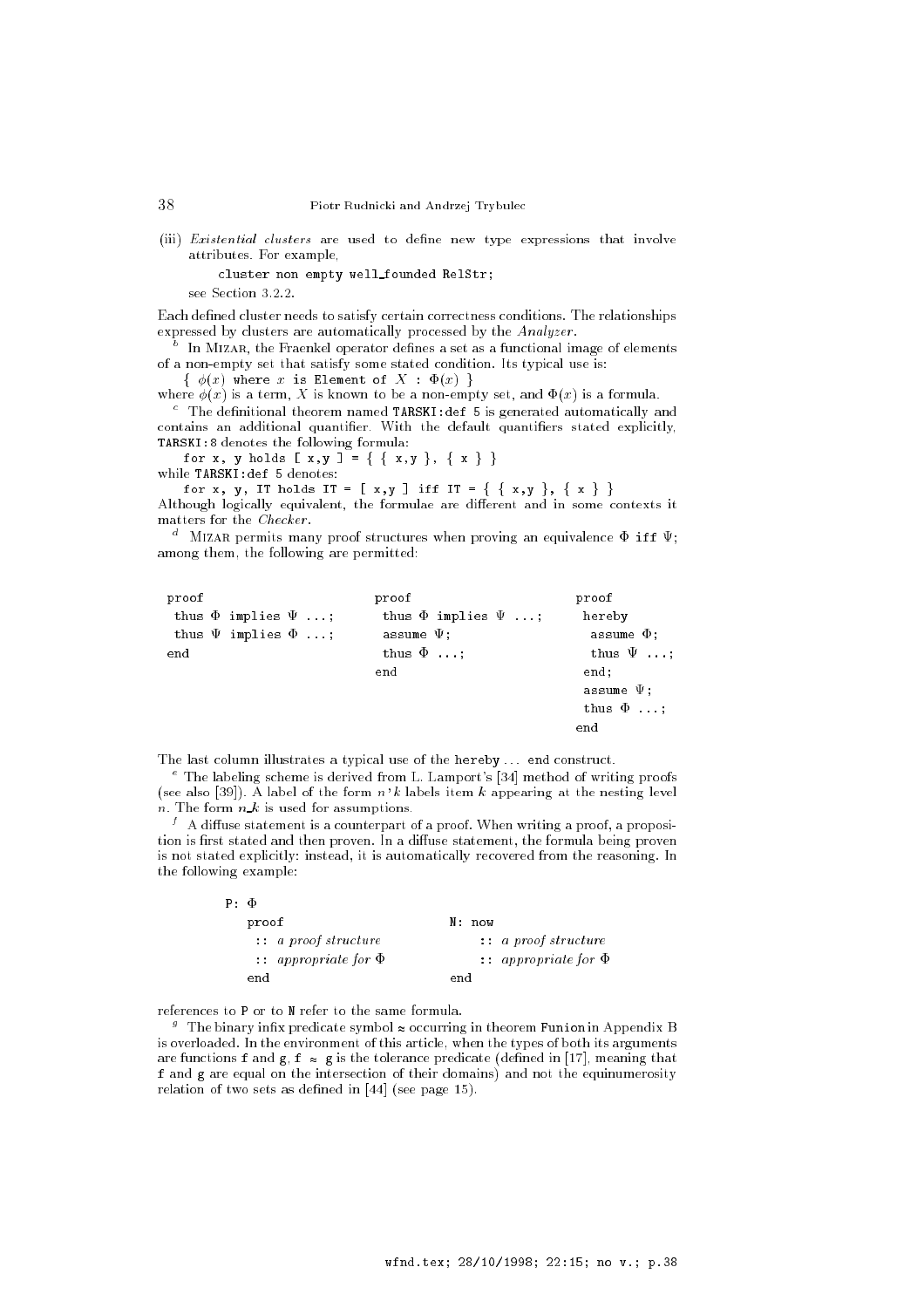$\degree$  . The keyword thesis can be used inside a proof and denotes the yet unproven part of the original proposition. The proof structuring constructs must agree with the current thesis and they change the meaning of thesis. The proof structuring constructs are:

- Generalization, let ..., appropriate for thesis that starts with a universal quantier;
- Assumption, assume ..., appropriate when thesis is an implication;
- Existential-assumption, given . . . , appropriate when thesis is an implication with an existentially quantified antecedent;
- Exemplification, take  $\dots$ , appropriate for thesis starting with an existential quantier;
- Conclusion, thus ... or hence ..., appropriate when thesis can be seen as a conjunction, even with only one conjunct;
- $Diffuse-Conclusion$ , hereby ... end, which is a conclusion written as a diffuse statement; hereby in some sense plays the role of thus and now.

The proof structuring constructs change the meaning of thesis in a natural way. By assuming not thesis one switches to a proof by contradiction and what remains to be proven, the new thesis, is contradiction.

# References

- 1. G. Bancerek. Directed sets, nets, ideals, filters, and maps. Formalized Mathematics, 1997. To appear.
- 2. Grzegorz Bancerek. Cardinal numbers. Formalized Mathematics, 1(2):377-382,  $1990$
- 3. Grzegorz Bancerek. The ordinal numbers. Formalized Mathematics,  $1(1):91-$ 96, 1990.
- 4. Grzegorz Bancerek. Sequences of ordinal numbers. Formalized Mathematics,  $1(2):281{-}290, 1990.$
- 5. Grzegorz Bancerek. The well ordering relations. Formalized Mathematics,  $1(1):123-129, 1990.$
- 6. Grzegorz Bancerek. Zermelo theorem and axiom of choice. Formalized Math $ematics, 1(2):265–267, 1990.$
- 7. Grzegorz Bancerek. Countable sets and Hessenberg's theorem. Formalized  $Mathematics, 2(1):65–69, 1991.$
- 8. Grzegorz Bancerek. Konig's lemma. Formalized Mathematics, 2(3):397-402, 1991.
- 9. Grzegorz Bancerek. On powers of cardinals. Formalized Mathematics,  $3(1):89-$ 93, 1992.
- 10. Grzegorz Bancerek and Krzysztof Hryniewiecki. Segments of natural numbers and finite sequences. Formalized Mathematics,  $1(1)$ :107-114, 1990.
- 11. Grzegorz Bancerek and Andrzej Trybulec. Miscellaneous facts about functions. Formalized Mathematics,  $5(4)$ : $485-492$ , 1996.
- 12. Józef Białas. Group and field definitions. Formalized Mathematics, 1(3):433-439 1990 439, 1990.
- 13. Józef Białas and Yatsuka Nakamura. The theorem of Weierstrass. Formalized  $Mathematics, 5(3):353–359, 1996.$
- 14. R. S. Boyer. A Mechanically Proof-Checked Encyclopedia of Mathematics: Should We Build One? Can We? In A. Bundy, editor, 12th International Conference on Automated Deduction LNAI/LNCS Vol. 814, pages 237-251. Springer-Verlag, 1994.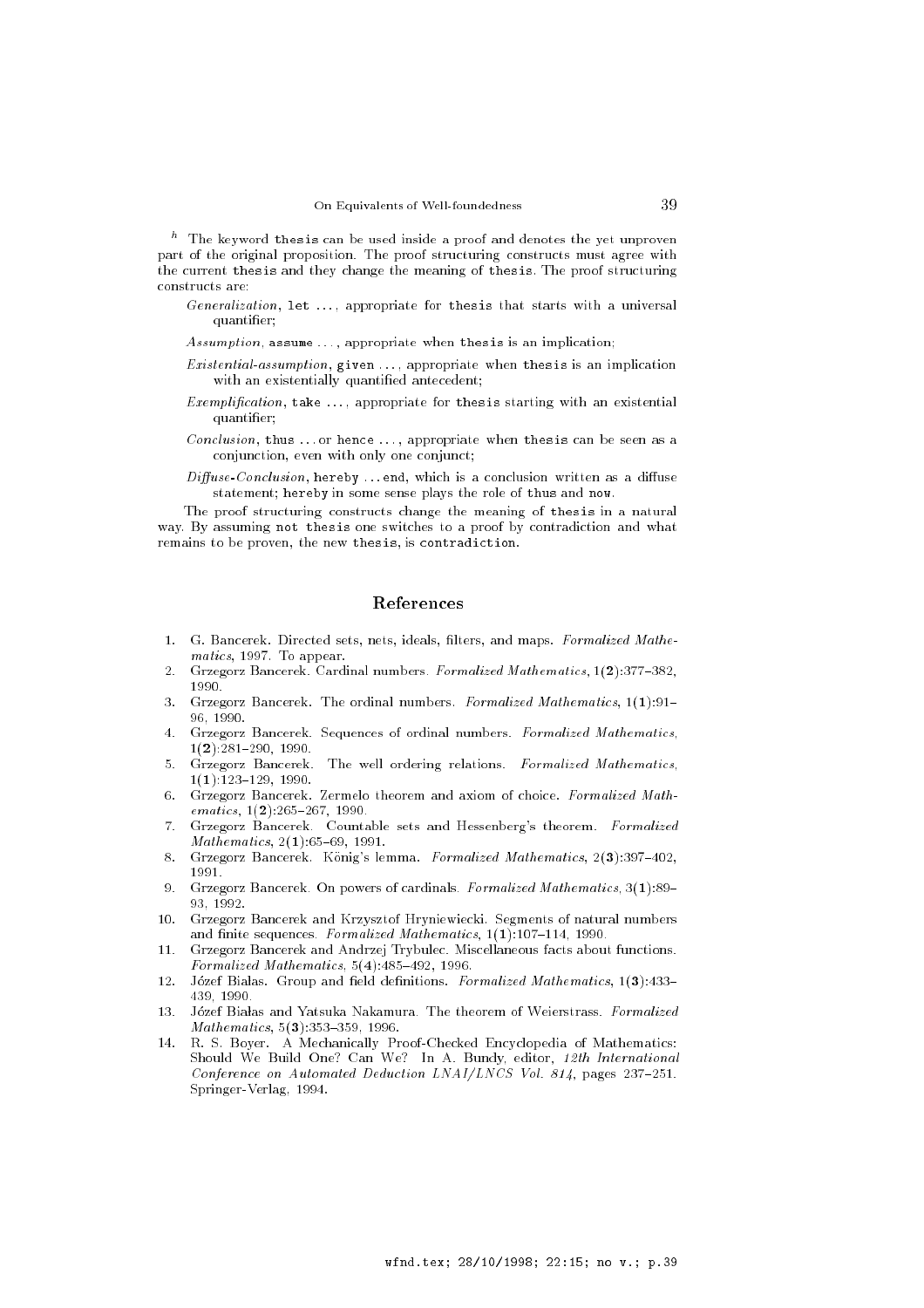- Czesław Byliński. A classical first order language. Formalized Mathematics,  $15.$  $1(4):669-676, 1990.$
- 16 Czesław Byliński. Functions and their basic properties. Formalized Mathematics,  $1(1):55{-}65$ , 1990.
- 17. Czesław Byliński. Partial functions. Formalized Mathematics, 1(2):357-367, 1990.
- 18. Czesław Byliński. Some basic properties of sets. Formalized Mathematics,  $1(1):47{-}53, 1990.$
- 19. Agata Darmochwal. Finite sets. Formalized Mathematics,  $1(1):165{-}167$ , 1990.
- 20. Agata Darmochwał. Calculus of quantifiers. Deduction theorem. Formalized  $Mathematics, 2(2):309-312, 1991.$
- 21. Agata Darmochwał and Yatsuka Nakamura. Heine-Borel's covering theorem. Formalized Mathematics,  $2(4):609{-}610, 1991$ .
- 22. Alicia de la Cruz. Fix point theorem for compact spaces. Formalized Mathe $matics, 2(4):505–506, 1991.$
- 23 T. Franzén. Teaching mathematics through formalism: a few caveats. In D. Gries, editor, Proceedings of the DIMACS Symposium on Teaching Logic. DIMACS, 1996.
- On WWW: http://dimacs.rutgers.edu/Workshops/Logic/program.html. 24. D. Gries and F. B. Schneider. A Logical Approach to Discrete Math. Springer-Verlag, 1994.
- 25. J. Harrison. Inductive definitions: automation and application. In *Proceedings* of the 1995 International Workshop on Higher Order Logic theorem proving and its applications, pages  $200-213$ , Aspen Grove, Utah, 1995. Springer LNCS 971
- 26. John Harrison. A Mizar mode for HOL. In Joakim von Wright, Jim Grundy, and John Harrison, editors, Theorem Proving in Higher Order Logics: 9th International Conference, TPHOLs'96, volume 1125 of Lecture Notes in Computer  $Science$ , pages 203-220, Turku, Finland, 1996. Springer-Verlag.
- 27. Seymour Hayden and John F. Kennison. Zermelo Fraenkel Set Theory. Charles E. Merrill Publishing Co., Columbus, Ohio, 1968.
- 28. Krzysztof Hryniewiecki. Basic properties of real numbers. Formalized Mathe $matics, 1(1):35–40, 1990.$
- 29. Krzysztof Hryniewiecki. Recursive definitions. Formalized Mathematics,  $1(2):321-328, 1990.$
- 30. S. Jaskowski. On the rules of supposition in formal logic. Studia Logica, 1, 1934.
- 31. Malgorzata Korolkiewicz. The de l'Hospital theorem. Formalized Mathematics,  $2(5):675{-}678, 1991.$
- Jarosław Kotowicz, Konrad Raczkowski, and Paweł Sadowski. Average value 32 theorems for real functions of one variable. Formalized Mathematics,  $1(4)$ :803--------
- 33. Eugeniusz Kusak. Desargues theorem in projective 3-space. Formalized Math $ematics, 2(1):13–16, 1991.$
- 34. L. Lamport. How to Write a Proof. Research Report 94, DEC Systems Reserach Center, Palo Alto, CA, 1993.
- 35 S. McCall, editor. Polish Logic in 1920-1939. Clarendon Press, Oxford, 1967.
- 36. Bogdan Nowak and Andrzej Trybulec. Hahn-Banach theorem. Formalized  $Mathematics, 4(1):29–34, 1993.$
- 37. K. Ono. On a practical way of describing formal deductions. Nagoya Mathematical Journal, 21, 1962.
- 38. Jan Popiolek. Real normed space. Formalized Mathematics,  $2(1):111-115$ , 1991
- 39. P. Rudnicki and A. Trybulec. How to Write a Proof. Technical Report 96-08, University of Alberta, Department of Computing Science, 1996. 19 pages.